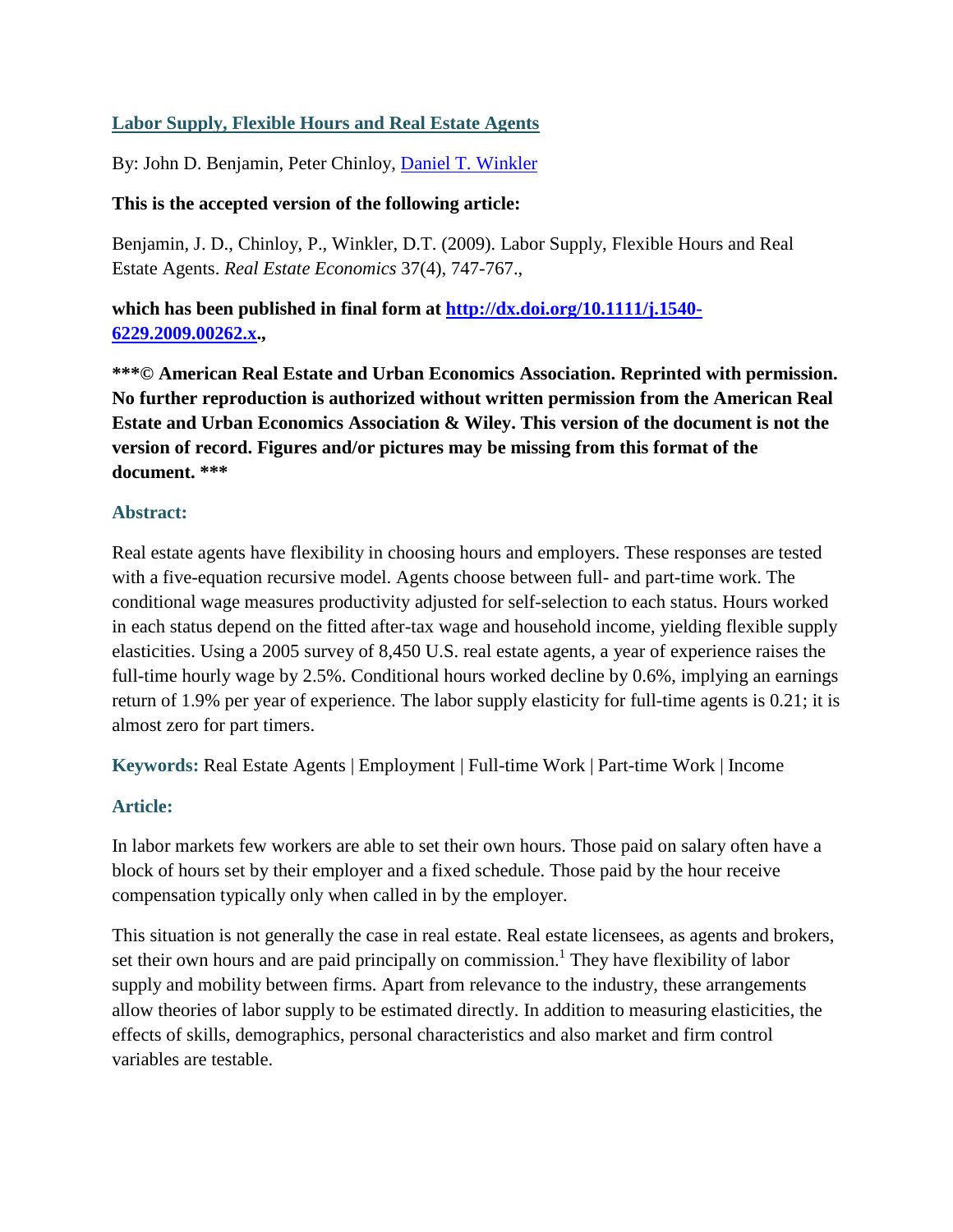This article estimates a flexible labor supply equation allowing for differences between full- and part-time status. The structural form has five equations and three recursive steps. The agent selects whether to work full time. Conditional on this selection there are sequential separate fulland part-time equations for wages and hours. With no difference between working full or part time and no self-selection, there is a single wage-hour structure resulting in two estimating equations. Even in this two-equation case, agents choose their hours and respond to wage and tax changes.

The empirical application is to 8,450 U.S. real estate agents surveyed in 2005. Data are available on hours worked, agent compensation and household income as well as skills and demographics. Full-time status for the empirical implementation follows regulatory guidelines for benefit eligibility, requiring working 20 hours or more per week.<sup>2</sup>

A year of experience yields full-time agents a return about twice that of part timers. A year of experience raises the wage by 2.5% for a full-time agent, adjusted for self-selection. Hours worked fall by 0.6%, leading to an earnings return of 1.9%.

The labor supply elasticity for a real estate agent is low, even when allowing for flexible hours. For a full-time agent the elasticity is 0.21, and it is near zero for part timers. The results are robust to specification. Including gender, race and ethnicity, the labor supply elasticity is no higher than 0.28.

A test of flexibility in hours is based on the fitted values from the labor supply equation. All fulltime agents have fitted hours worked of at least 20 per week, implying that none want to work part time. Only 1% of part-time agents have fitted weekly hours above 20, and the highest is 21.8. Agents are working the hours they want to, rather than those they must.

The next section provides background of the wages and hours literature. A theoretical model based on the agent choosing full- or part-time work follows. Data and empirical findings are reported subsequently. The last section describes conclusions and implications.

### **Background**

Relatively low labor supply elasticities have been obtained, regardless of worker characteristics. Blundell and MaCurdy (1999) survey wage and income elasticities of hours worked. Uncompensated wage elasticities for men range from zero to 0.14. Income elasticities range between −0.28 and 0.01. Those estimates are for all workers, many of who have no control over the number of hours they work.

Research on the labor supply of workers who set their own hours has inconclusive findings. Farber (2005) finds that taxicab drivers have a low but positive labor supply elasticity of 0.5 and a positive intertemporal substitution on work. Camerer *et al.* (1997) find opposite results of a backward-bending negative labor supply elasticity. Positive results have been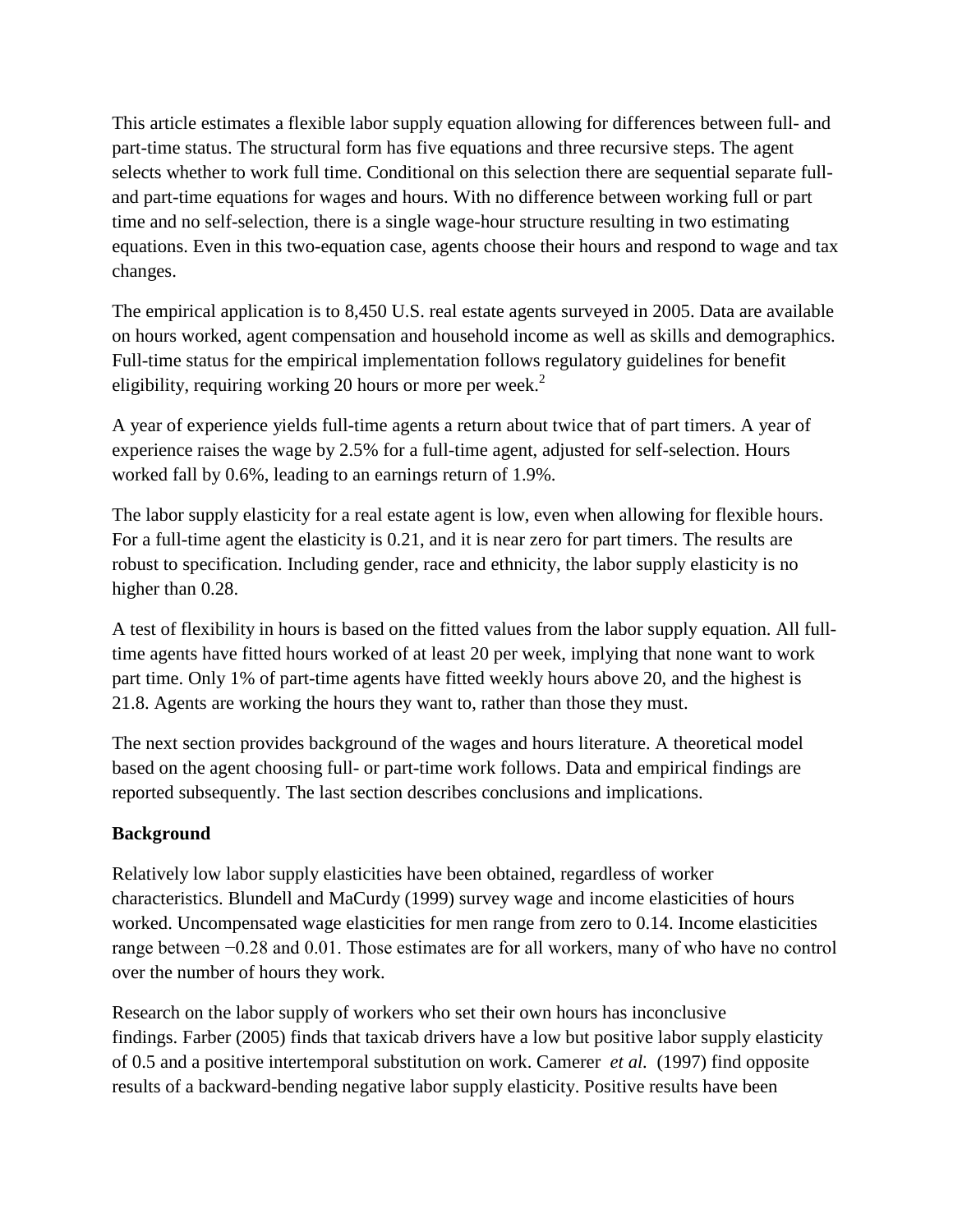obtained for stadium vendors (Oettinger 1999). Vendors work a fixed number of hours per day, but they can choose which days to work.

Within real estate, Hsieh and Moretti (2003) examine the productivity and hours of agents. Productivity declines as does the wage when free entry is permitted in expensive housing markets. Jud and Winkler (1998, 2000) find high labor supply elasticities in licensing requirements, but low returns to formal schooling. In the link between real estate and work, Rosenthal and Strange (2003) show that increased population density leads to lower hours worked.

A household's structure may affect wages and hours. In Carroll and Clauretie (2000) marital status and household size affect earnings of agents in insurance and finance but not in real estate. Turnbull and Dombrow (2007) find that compensation differentials of agents do not differ by gender.

While the real estate studies have addressed returns in earnings, they do not make the separate allocation to wages and hours that determine the supply elasticity. The amount of effort may respond to the wage as well as skills and demographic variables. That decision requires a breakdown of compensation between hours and wages. The structure can test whether the relatively low return to education in real estate is robust to the specification or whether the market rewards a different type of skill.

### **Model**

The structural model is recursive. The real estate agent chooses between full- or part-time positions. Conditional on that decision, the labor market offers productivity or a wage function as the return on acquired skills. Within the full- or part-time markets and given the wage, the agent chooses effort or hours worked.

The agent has characteristics *X* including assets and wealth, other income, skills and personal and protected variables. Skills include education, experience and extent of real estate holdings. Personal variables include household income and marital status, which facilitate networking and productivity. Variables protected against discrimination such as race, gender and ethnicity are not part of employment arrangements, but they may enter individual decisions.

The agent makes a work choice indexed by *I*. Full-time work involves  $I = 1$  with  $I = 0$  for a part timer. Each of full- and part-time status offers an opportunity set of wages and hours (*WI*, *HI*) conditional on skills and personal variables. The part-time labor market offers lower hours*H*, so  $H_1 > H_0$ . Hourly wages are  $W_0$ ,  $W_1$ , which is not necessarily lower in the part-time market.

The agent's utility is  $U_I(C_I - H_I, X), I = 0, 1$ . Utility is increasing and concave in consumption of goods and services *CI* and the negative of hours worked − *HI* given characteristics *X*. The price of the consumption goods is normalized at one.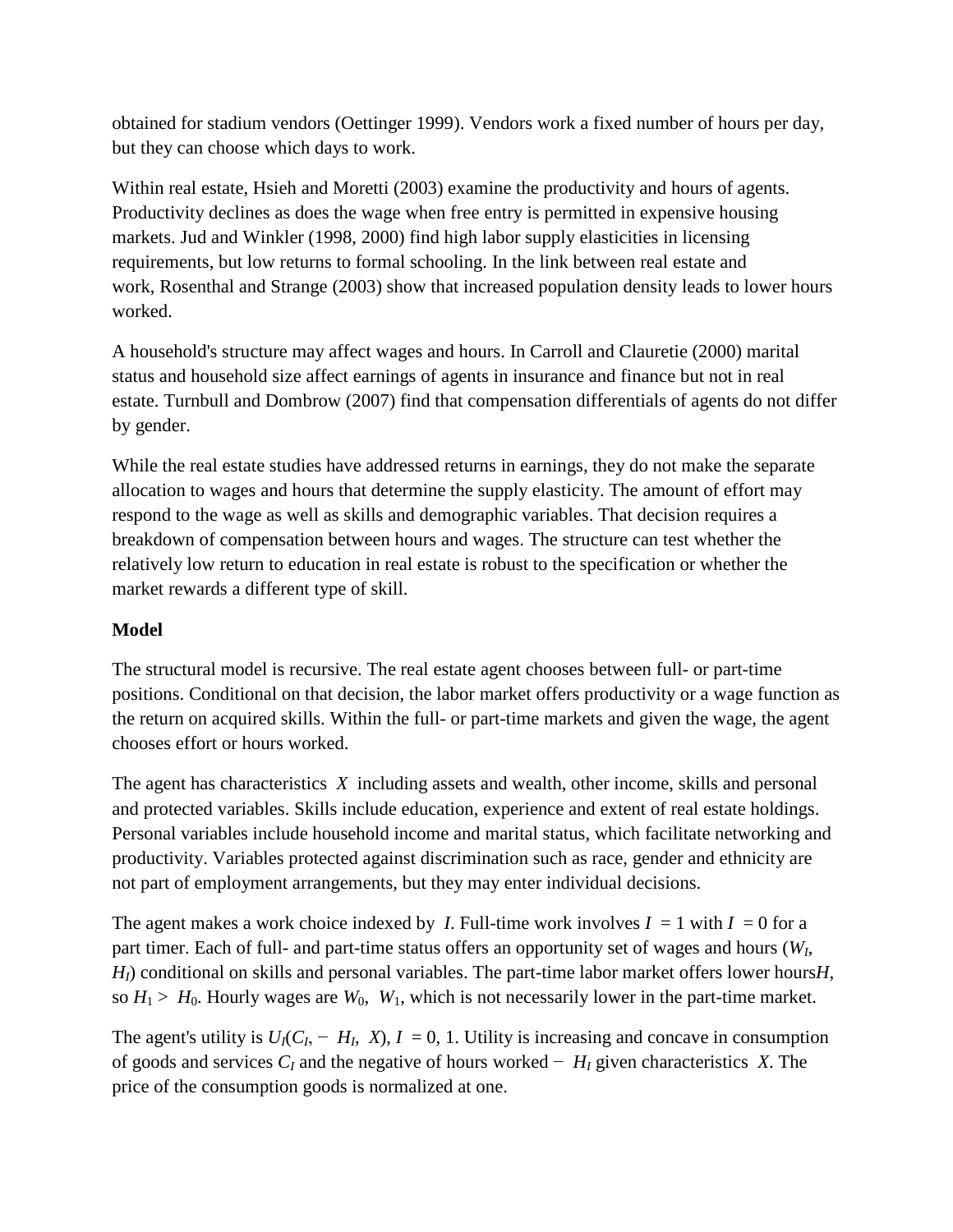Total time available for work is ρ*I*. The marginal tax rate is τ. Household income from assets and labor income other than real estate sales is*Y*. The agent selects the alternative that maximizes utility *VI* or

$$
V_I(W_I, Y, X) = \max[U_I(C_I, -H_I, X) + \kappa[(1 - \tau)(\rho_I W_I + Y) - C_I - (1 - \tau)W_I(\rho_I - H_I)] \quad I = 0, 1.
$$
\n(1)

The budget constraint is  $(1 - \tau)(\rho I \ W_I + Y) - C_I - (1 - \tau)W_I(\rho I - H_I) \geq 0.$ <sup>3</sup> Full income after tax if the agent worked every hour is  $(1 - \tau)pI$  *W<sub>I</sub>*. After-tax other income is  $(1 - \tau)Y$ . That total income is spent on consumption  $C_I$  and on time not working  $(1 - \tau)W_I(\rho I - H_I)$ .

Including income and the wage in the characteristics *X*, whether an agent works full time or part time depends on

$$
I^* = V_1(X) - V_0(X) \ge 0.
$$
 (2)

As a linear specification,  $I^* = X\alpha + \upsilon$ . Here  $\alpha$  are parameters and the expected intensity is  $E(I^*) =$ *X*α. A disturbance term *v* has zero mean with  $E(v) = 0$ . The agent works full time when  $X\alpha + v \ge 0$ , yielding

$$
\begin{cases}\nI^* = X\alpha + \nu \\
I = 1 & X\alpha + \nu \ge 0 \\
I = 0 & X\alpha + \nu < 0\n\end{cases}
$$
\n(3)

The unconditional wage, differing between the full-time and the part-time markets is

$$
\begin{cases} W_1 = X_W \beta_1 + \varepsilon_1 & I = 1 \\ W_0 = X_W \beta_0 + \varepsilon_0 & I = 0 \end{cases}
$$
 (4)

Here  $X_W$  is the list of variables determining the wage with parameters  $\beta$  and error  $\varepsilon$ .

For full-time agents with  $I = 1$  the parameters are  $\beta_1$ ,  $\theta_1$  with disturbance  $\varepsilon_1$ . For part timers with  $I = 0$  the corresponding parameters and disturbance are  $\beta_0$ ,  $\theta_0$ ,  $\varepsilon_0$ . The errors for the selection and the two wages (υ,  $\varepsilon_1$ ,  $\varepsilon_0$ ) have variance-covariance matrix

$$
\sum = \begin{bmatrix} \sigma_{vv} & \sigma_{v1} & \sigma_{v0} \\ \sigma_{v1} & \sigma_{11} & \sigma_{01} \\ \sigma_{v0} & \sigma_{01} & \sigma_{00} \end{bmatrix}.
$$
 (5)

The expected values of the disturbances contingent on the choices are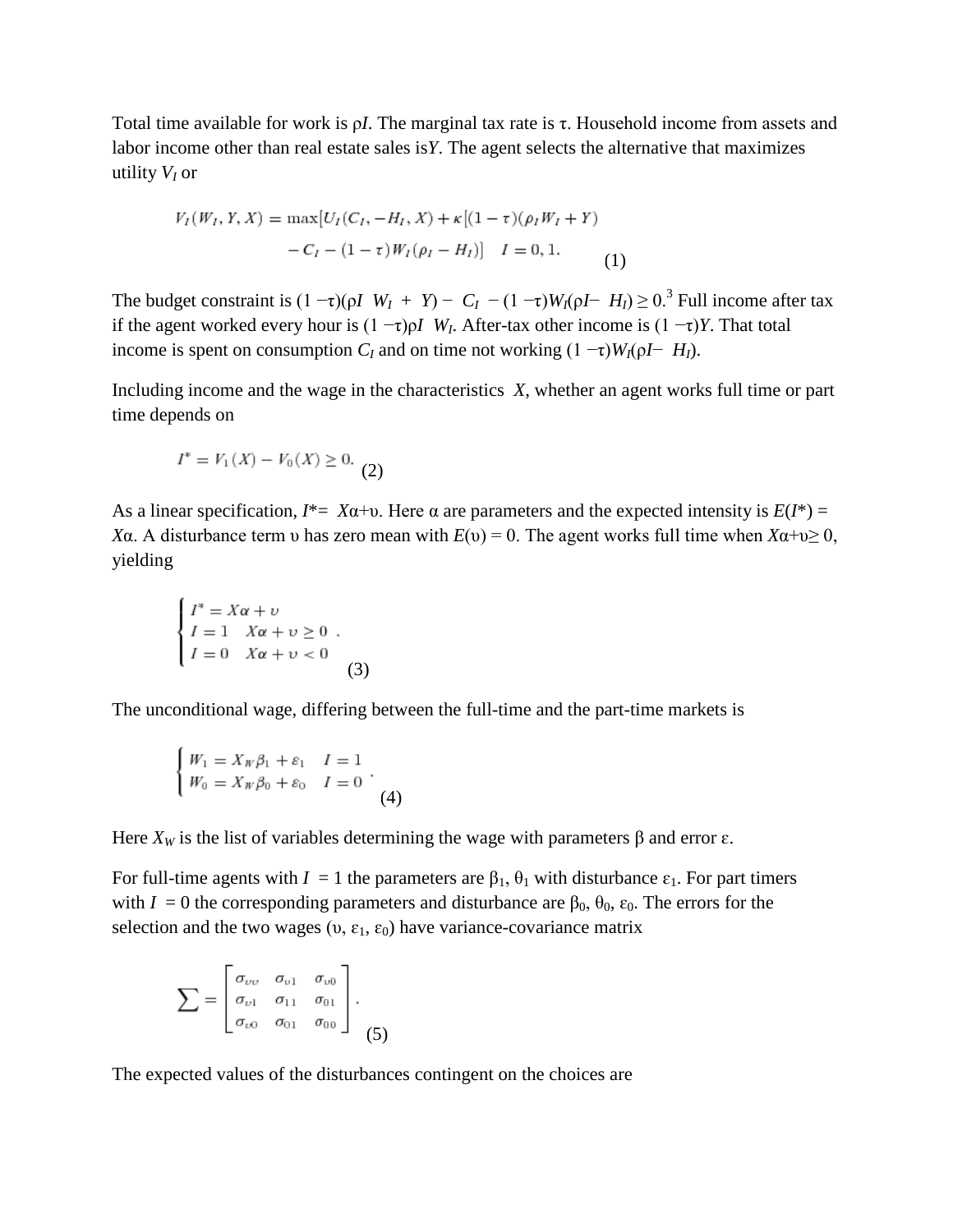$$
\begin{cases}\nE(\varepsilon_1 \mid v > -X\alpha) = \delta_1 \frac{f(-X\alpha)}{1 - F(-X\alpha)} = \delta_1 m_1 \\
E(\varepsilon_0 \mid v \le -X\alpha) = -\delta_0 \frac{f(-X\alpha)}{F(-X\alpha)} = \delta_0 m_0\n\end{cases} \tag{6}
$$

The density and distribution functions of the disturbance υ are *f* and *F*.

In (6)  $m_i$   $i = 0, 1$  is the inverse Mills ratio that adjusts for the self-selection between full- and part-time status. The coefficient on the inverse Mills ratio is  $\delta i$  *i* = 0, 1. Some agents have a network of family and friends or a network from social contacts that produce customers and sales at low cost. This network causes a positive self-selection on the part-time coefficient  $\delta_0$ . If part timers are less skilled, then there is a negative self-selection and  $\delta_0 < 0$ . The wage equations, corrected for self-selection are

$$
\begin{cases} W_1 = X_W \beta_1 + \delta_1 m_1 + \varepsilon_1 & I = 1 \\ W_0 = X_W \beta_0 + \delta_0 m_0 + \varepsilon_0 & I = 0 \end{cases}
$$
(7)

The fitted wages are  $(\hat{W}_1, \hat{W}_0)$  in the full- and part-time sectors. These fitted wages together with tax rates determine the labor supply functions recursively as

$$
\begin{cases}\nH_1 = X_H \gamma_1 + \eta_1 (1 - \tau) \hat{W}_1 + \phi_1 (1 - \tau) Y + \omega_1 & I = 1 \\
H_0 = X_H \gamma_0 + \eta_0 (1 - \tau) \hat{W}_0 + \phi_0 (1 - \tau) Y + \omega_0 & I = 0\n\end{cases} (8)
$$

The exogenous variables are  $X_H$  with parameters  $\gamma$ . The labor supply elasticity is  $\eta$  if hours and the after-tax fitted wage  $(H_I, (1 - \tau)\hat{W}_I)$  are in logarithms. Logarithmic after-tax income is (1)  $-\tau$ )*Y*, and  $\varphi$  is the income elasticity. The error in hours is  $\omega$ .

In the unrestricted case there are five equations, for selection between full- and part-time status in (3) with two separate wages and hours in(7) and (8). Testable restrictions reduce the structure to as few as two equations, one each for wages and hours. If the  $\delta$  are zero there is no selfselection and

$$
\delta_0=\delta_1=0. \ \ (9)
$$

Full- and part-time agents do not differ in their networks or other unmeasured variables. The system reduces to four equations, two for wages and two for hours. Full- and part-time agents have the same wage or productivity, and there is no self-selection when

$$
\beta_1 = \beta_0 = \beta \qquad \delta_1 = \delta_0 = 0. \tag{10}
$$

There is one equation for wages along with two for hours.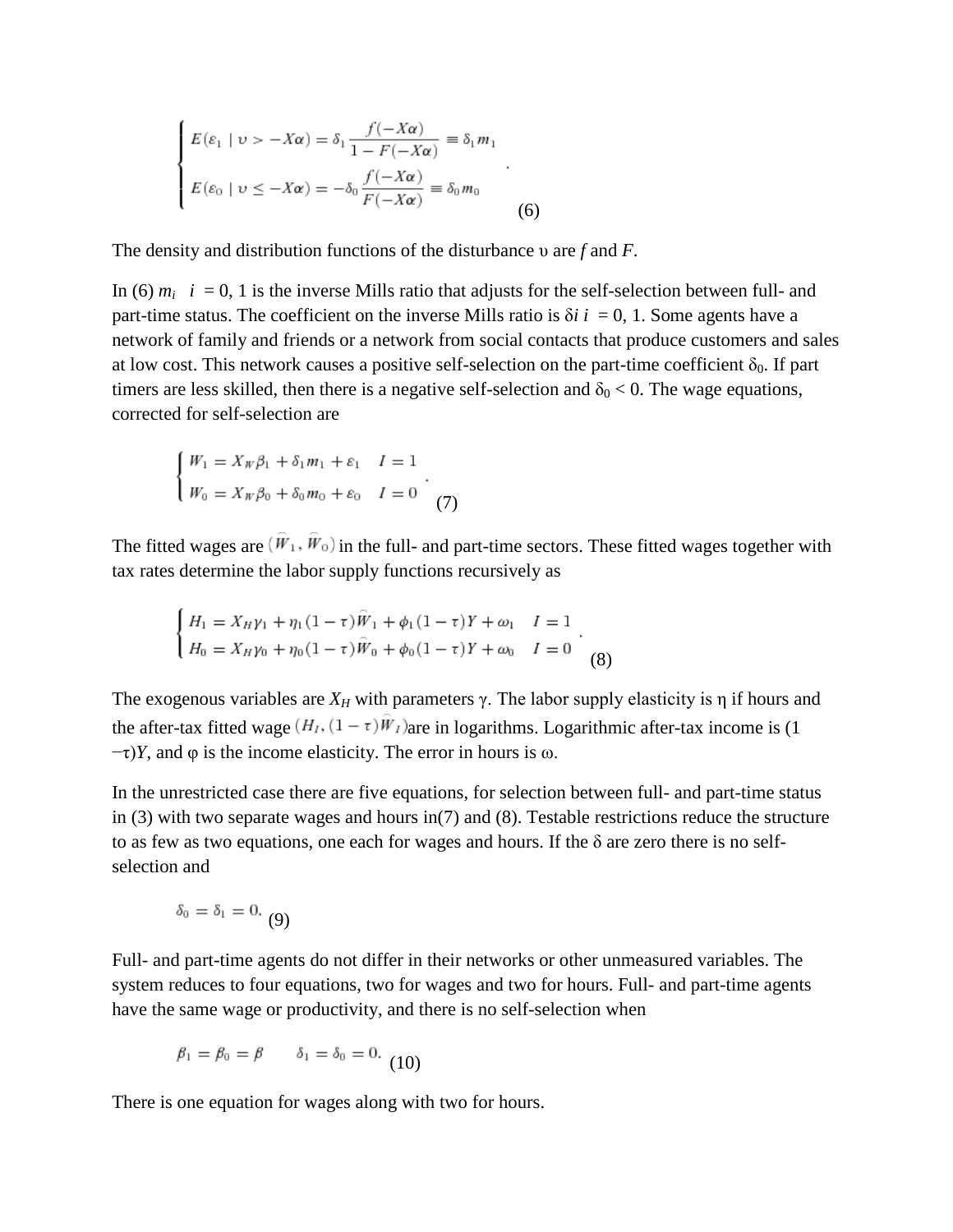Agents have no difference in effort in full- and part-time markets when

$$
\gamma_1 = \gamma_0 = \gamma \qquad \eta_1 = \eta_0 = \eta. \tag{11}
$$

Together with conditions (10) where there is no self-selection and common productivity, the system contains two equations. In the two-equation recursive system the wage and hours are

$$
\begin{cases} W = X_W \beta + \varepsilon \\ H = X_H \gamma + \eta (1 - \tau) \hat{W} + \phi (1 - \tau) Y + \omega \end{cases}
$$
 (12)

There is a single wage equation *W* that pools over full- and part-time workers. That estimation occurs first, yielding fitted value  $\vec{w}$ . That fitted wage enters the hours equation with supply elasticity η. The five-equation system reduces to two under the test restrictions (10) and (11).

The specifications are used to test real estate agent work flexibility. Skills such as experience allow an agent to be more productive. That productivity implies  $\beta > 0$ , whether for full- or parttime or all markets. If the agent is able to work more efficiently, it requires less effort to sell a house, so  $\gamma$  < 0. With the wage and hours measured in logarithms, the total return in income from one unit of investment, such as a year of experience, is  $W + H$ . The associated rate of return is the derivative with respect to that characteristic, or  $\beta + \gamma$ . A skill allows total earnings to rise even if effort declines, leading to  $|\beta| > |\gamma|$ . The gain in productivity is partially spent on reducing effort if  $\gamma$  < 0, but there remains a gain in total earnings.

Even if hours are flexible, the earnings target theory indicates a backward-bending labor supply elasticity, or η < 0. Agents are working flexible hours including being part time, and they have a threshold total earnings. The alternative is that there is flexible response and hours are increased when incentives rise with  $\eta > 1$ . All of these tests apply to the complete system (3), (7) and (8) and any restrictive form including the two equations in (12).

Equations (3) and (12) are estimated after categorizing the variables into five groups. These categories are: (a) protected: gender, race, ethnicity; (b) personal: marital status, household income; (c) skills: education, experience, real estate investments, real estate as second career; (d) firm: size, ownership structure and (e) market: employment, employment growth.

Variables in a given category are included or excluded from the estimating equations.<sup>4</sup> The probit equation includes protected, personal and skill category variables; firm and market variables are assumed not to affect the part-time versus full-time employment decision. The wage equations have personal, skills, firm and market categories as well as the fitted probit values. Protected variables for gender, ethnicity and race are excluded from initial wages and hours equations. They are included later for robustness checks. The hours equations include personal and skill categories and the fitted after-tax wages, but they exclude firm and market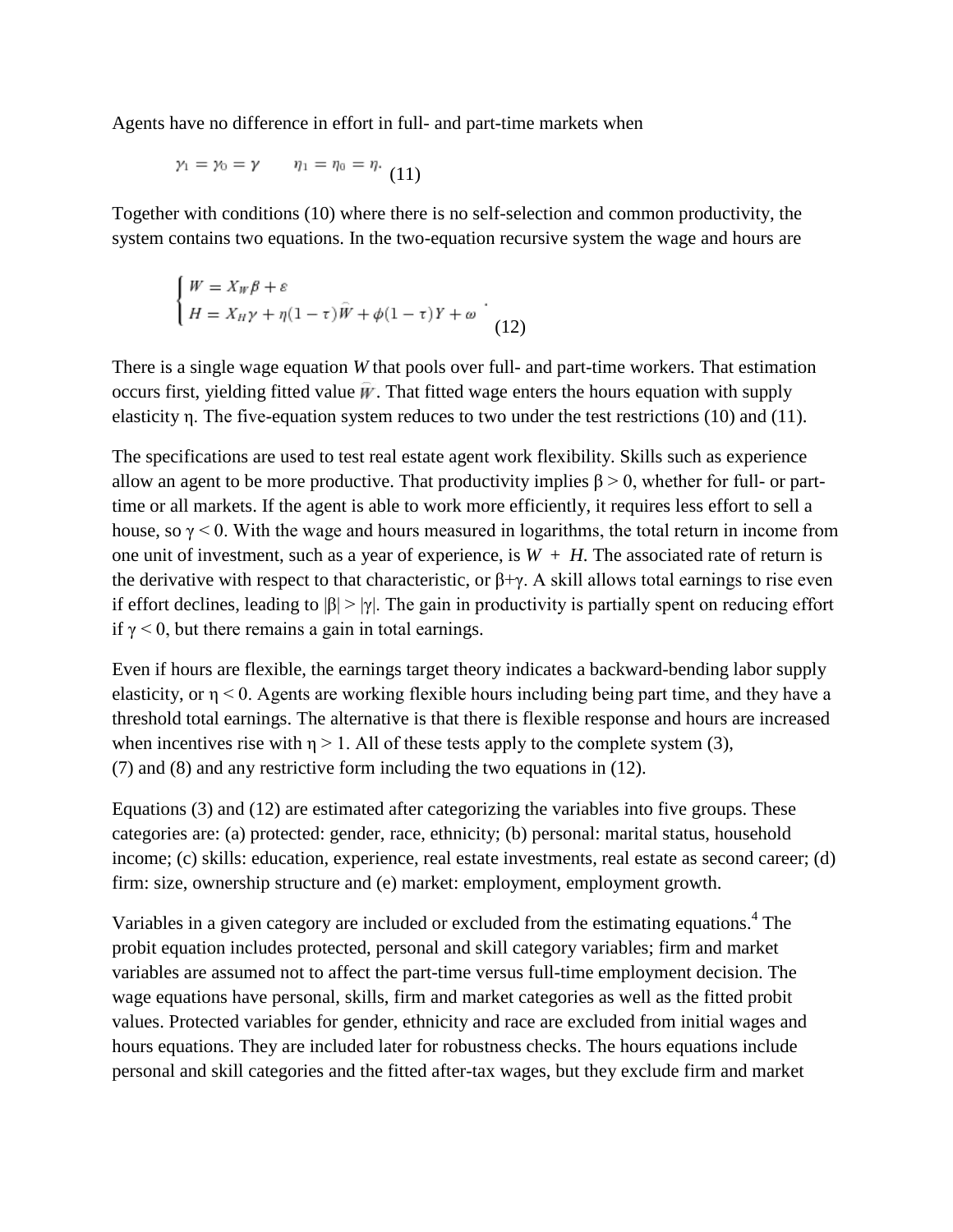category variables. The exclusion is based on recognition that individuals control their own hours rather than the firm or market.

The recursive system does not have interdependence among the endogenous variables. In the probit, only the dependent variable is endogenous. The wage and self-selection are endogenous in the productivity or wage equations. Hours and the fitted wage are endogenous in the effort or hours equations. The wage is conditional on the probit, using the two-step Heckman (1979) method. Hours are conditional on the after-tax wage and income.

### **Data and Empirical Results**

The data are from a survey of real estate agents in residential sales conducted in the spring of 2005 by the National Association of Realtors. There are 8,450 respondents with data on total compensation, hours worked, education, experience, gender, race, ethnicity, household income and sufficient characteristics to estimate the marginal tax rate. The marginal tax rate is calculated from the TAXSIM model using the residence of the agent.<sup>5</sup> That residence by ZIP code is matched with employment growth and unemployment rates in the local market.

Total gross annual compensation includes all income from sales or listing of residential property. Agents report annual business expenses including car, rental and office expenses. Those business expenses are subtracted from total gross compensation to yield annual net earnings. Net earnings divided by hours worked per week yields the hourly wage. The hourly wage is on an annualized basis. The variables are summarized and described in Table 1 including means and standard deviations.

| <b>Variable</b> | <b>Total Sample</b> |           |      |             | <b>Part-Time Sample</b> |      |             | <b>Full-Time Sample</b> |      |
|-----------------|---------------------|-----------|------|-------------|-------------------------|------|-------------|-------------------------|------|
|                 | <b>Mean</b>         | Std. Dev. | Obs. | <b>Mean</b> | Std. Dev.               | Obs. | <b>Mean</b> | Std. Dev.               | Obs. |
| Asian           | 2.039               | 14.136    | 3972 | 5.508       | 22.839                  | 472  | 1.571       | 12.439                  | 3500 |
| <b>Black</b>    | 4.053               | 19.723    | 3972 | 7.839       | 26.907                  | 472  | 3.543       | 18.489                  | 3500 |
| <b>Broker</b>   | 21.073              | 40.788    | 3972 | 15.254      | 35.993                  | 472  | 21.857      | 41.334                  | 3500 |
| Dec04emp        | 1.100               | 1.018     | 2922 | 1.198       | 1.101                   | 365  | 1.086       | 1.005                   | 2557 |
| Empgrwth        | 1.257               | 1.256     | 2922 | 1.224       | 1.342                   | 365  | 1.261       | 1.243                   | 2557 |
| Exp             | 11.511              | 10.309    | 3944 | 10.591      | 10.840                  | 468  | 11.635      | 10.230                  | 3476 |
| Fedsttax        | 39.047              | 2.007     | 3830 | 38.918      | 1.949                   | 445  | 39.064      | 2.014                   | 3385 |

**Table 1.** Descriptive statistics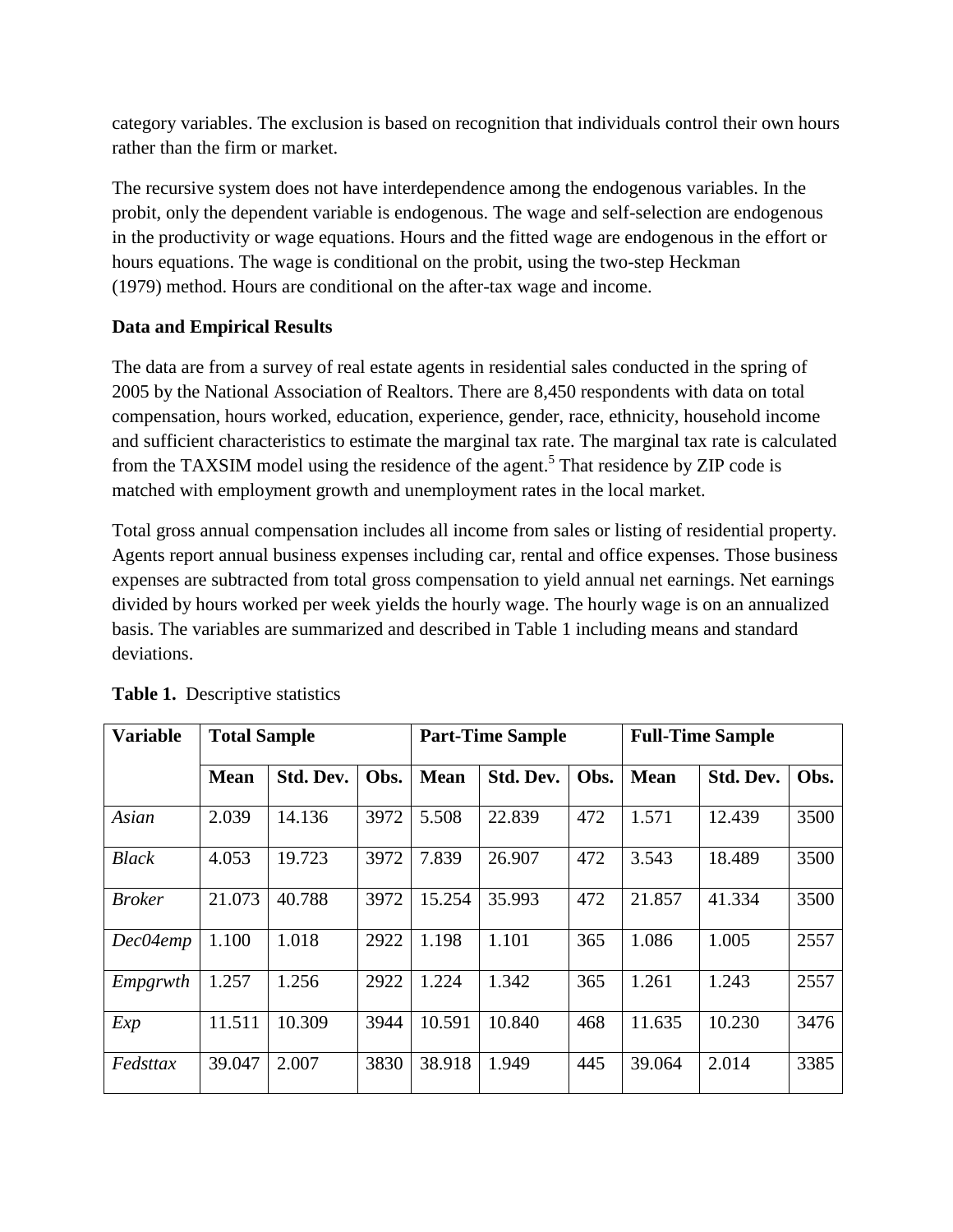| Female         | 55.715 | 49.679 | 3972 | 57.203 | 49.531 | 472 | 55.514  | 49.702 | 3500 |
|----------------|--------|--------|------|--------|--------|-----|---------|--------|------|
| <b>FT</b>      | 88.117 | 32.363 | 3972 | 0.000  | 0.000  | 472 | 100.000 | 0.000  | 3500 |
| Indfr          | 35.851 | 47.962 | 3972 | 25.000 | 43.347 | 472 | 37.314  | 48.371 | 3500 |
| Native         | 0.730  | 8.514  | 3972 | 0.636  | 7.955  | 472 | 0.743   | 8.588  | 3500 |
| Latin          | 3.122  | 17.393 | 3972 | 2.754  | 16.383 | 472 | 3.171   | 17.526 | 3500 |
| Lhrs           | 3.643  | 0.513  | 3972 | 2.565  | 0.566  | 472 | 3.789   | 0.278  | 3500 |
| Lnatw          | 6.276  | 1.111  | 3830 | 6.488  | 0.986  | 445 | 6.249   | 1.123  | 3385 |
| Lnhinc         | 11.351 | 0.842  | 3972 | 11.206 | 0.735  | 472 | 11.371  | 0.854  | 3500 |
| Lnwage         | 6.773  | 1.113  | 3972 | 6.988  | 1.001  | 472 | 6.744   | 1.124  | 3500 |
| Lsfsizf        | 3.942  | 1.986  | 3972 | 3.312  | 2.035  | 472 | 4.027   | 1.964  | 3500 |
| <b>Married</b> | 73.263 | 44.264 | 3972 | 76.271 | 42.587 | 472 | 72.857  | 44.476 | 3500 |
| Owner          | 1.032  | 10.109 | 3972 | 1.271  | 11.215 | 472 | 1.000   | 9.951  | 3500 |
| Resprop        | 1.277  | 3.820  | 3963 | 1.028  | 2.424  | 471 | 1.311   | 3.970  | 3492 |
| Sch            | 14.686 | 1.978  | 3968 | 14.945 | 2.066  | 471 | 14.651  | 1.964  | 3497 |
| Seccar         | 95.619 | 20.469 | 3972 | 96.398 | 18.653 | 472 | 95.514  | 20.702 | 3500 |

*Notes:* The data include responses from a 2005 survey of 8,450 residential real estate licensees. Marginal tax rates were downloaded from the National Bureau of Economic Research at http://www.nber.org/~taxsim. The ZIP code is used to determine total employment and the employment growth in local markets. *Asian* is the percentage of Asian American agents in percentage points, *Black* is the percentage that are African American, *Broker* is the percentage that are brokers, *Dec04emp* is the employment in millions in the metropolitan area in December, 2004, *Empgrwth* is annual employment growth, *Exp* is years of experience, *Fedsttax* is the federal plus state percent tax rate applicable to the metropolitan area, *Female* is the percentage of female agents, *FT* is the percentage of full timers, defined as working more than 20 hours per week, *Indfr* is the percentage working in independent franchise offices, *Native* is the percentage of American Indian licensees, *Latin* is the percentage that are Americans of Hispanic heritage, *Lhrs* is the natural log of hours worked per week, *Lnatw* is the natural log of after-tax net annualized wages, *Lnhinc* is the natural log of the net annual household income, *Lnwage* is the natural log of the net annualized wage, *Lsfsizf* is the natural log of the brokerage firm size defined by number of employees, *Married* is the percentage married, *Owner* is the percentage who are owners, *Resprop* is the number of residential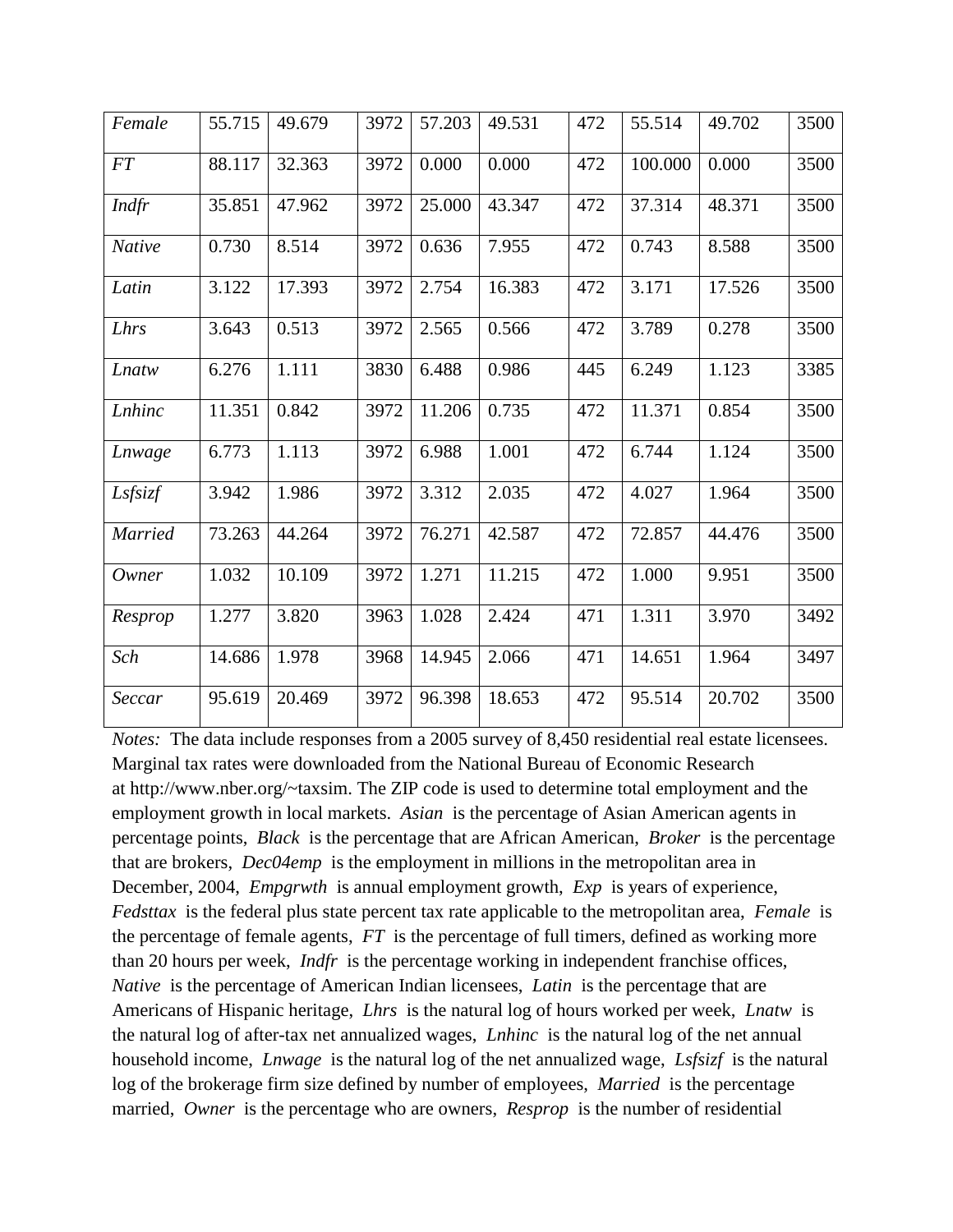properties held for investment purposes, *Sch* is the number of years of schooling based on the highest level of education completed, and *Seccar* is the percentage whose second career is real estate.

Table 2 reports the probit estimates for the probability along with the marginal effects of being employed full versus part time. Married agents are less likely to work full time as are Asian and African Americans. The probability of full-time status increases with household income.

| <b>Variable</b>  | <b>Probit Model</b> |           |           | <b>Marginal Effects</b> |           |           |                   |
|------------------|---------------------|-----------|-----------|-------------------------|-----------|-----------|-------------------|
|                  | <b>Coefficient</b>  | $t$ ratio | $p$ value | <b>Coefficient</b>      | $t$ ratio | $p$ value | <b>Elasticity</b> |
| Constant         | 0.4300              | 1.004     | 0.315     | 0.0827                  | 1.004     | 0.316     |                   |
| Sch              | $-0.0414$           | $-3.081$  | 0.002     | $-0.0080$               | $-3.089$  | 0.002     | $-0.132$          |
| Exp              | 0.0012              | 0.460     | 0.645     | 0.0002                  | 0.460     | 0.645     | 0.003             |
| Seccar           | $-0.0322$           | $-0.233$  | 0.816     | $-0.0062$               | $-0.233$  | 0.816     | $-0.007$          |
| Resprop          | 0.0061              | 0.703     | 0.482     | 0.0012                  | 0.703     | 0.482     | 0.002             |
| <b>Married</b>   | $-0.1952$           | $-3.036$  | 0.002     | $-0.0376$               | $-3.045$  | 0.002     | $-0.031$          |
| Female           | $-0.0709$           | $-1.314$  | 0.189     | $-0.0136$               | $-1.314$  | 0.189     | $-0.009$          |
| <b>Black</b>     | $-0.4613$           | $-4.030$  | 0.000     | $-0.0888$               | $-4.031$  | 0.000     | $-0.004$          |
| Asian            | $-0.6620$           | $-4.367$  | 0.000     | $-0.1274$               | $-4.357$  | 0.000     | $-0.003$          |
| Native           | 0.0939              | 0.296     | 0.768     | 0.0181                  | 0.296     | 0.768     | 0.000             |
| Latin            | 0.0611              | 0.393     | 0.694     | 0.0118                  | 0.393     | 0.694     | 0.000             |
| <b>Lnhinc</b>    | 0.1415              | 4.131     | 0.000     | 0.0272                  | 4.151     | 0.000     | 0.349             |
| Log Likelihood   | $-1,395.08$         |           |           |                         |           |           |                   |
| Chi Squared      | 71.74               |           |           |                         |           |           |                   |
| $\boldsymbol{N}$ | 3,931               |           |           |                         |           |           |                   |

**Table 2.** Probit estimates: Probability of working full or part time

*Notes:* Probit model results are of full-time versus part-time employment based on a 2005 National Association of Realtors survey of 8,450 residential real estate sales professionals. Coefficients are heteroskedastic consistent. Missing data results in a sample size of 3,931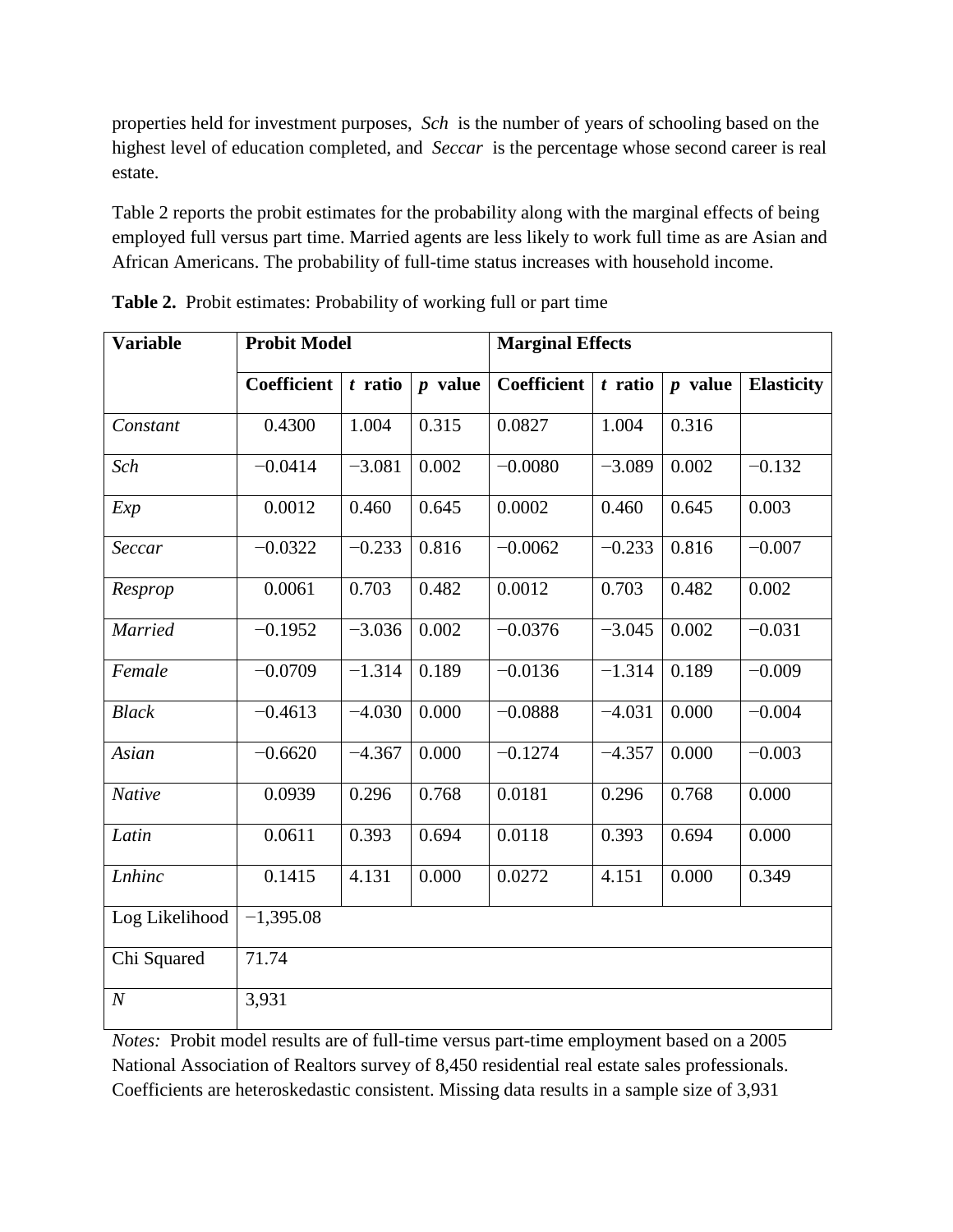observations. *Sch* is years of schooling based on the highest level of education completed, *Exp* is years of real estate experience, *Seccar* = 1 if respondent's second career is real estate, *Resprop* is the number of residential properties held for investment purposes, *Married* = 1 if married, *Female* = 1 if female, *Black* = 1 if African American, *Asian* = 1 if Asian American, *Native*  $= 1$  if Native American, *Latin*  $= 1$  if of Latin descent, and *Lnhinc*  $=$  the natural log of household income.

Estimates of the wage function are in Table 3. A test on full- and part-time subsamples indicates that the wage coefficients are not equal.<sup>6</sup> The full- and part-time wage estimates are reported in addition to those for the combined sample, and they are corrected for heteroskedasticity.

| <b>Variable</b>     | <b>Full-Time Sample</b> |                  |                  | <b>Part-Time Sample</b> |                  |                  |             | <b>Combined Sample</b> |                  |  |
|---------------------|-------------------------|------------------|------------------|-------------------------|------------------|------------------|-------------|------------------------|------------------|--|
|                     | <b>Coefficient</b>      | $\boldsymbol{t}$ | $\boldsymbol{p}$ | Coefficient             | $\boldsymbol{t}$ | $\boldsymbol{p}$ | Coefficient | t                      | $\boldsymbol{p}$ |  |
|                     |                         | ratio            | value            |                         | ratio            | value            |             | ratio                  | value            |  |
| Intercept           | $-1.7277$               | $-3.942$         | 0.000            | 3.5729                  | 2.397            | 0.017            | $-1.4525$   | $-4.378$               | 0.000            |  |
| Sch                 | 0.0006                  | 0.059            | 0.953            | 0.0088                  | 0.325            | 0.745            | 0.0045      | 0.536                  | 0.592            |  |
| Exp                 | 0.0247                  | 14.016           | 0.000            | 0.0123                  | 2.531            | 0.011            | 0.0231      | 13.626                 | 0.000            |  |
| Seccar              | $-0.1290$               | $-1.595$         | 0.111            | 0.1144                  | 0.440            | 0.660            | $-0.1142$   | $-1.913$               | 0.056            |  |
| Resprop             | $-0.0025$               | $-0.515$         | 0.607            | 0.0841                  | 4.284            | 0.000            | 0.0030      | 0.464                  | 0.643            |  |
| Married             | $-1.1111$               | $-2.321$         | 0.020            | $-3.2233$               | $-1.922$         | 0.055            | $-0.8138$   | $-1.729$               | 0.084            |  |
| <b>Broker</b>       | 0.0939                  | 2.177            | 0.029            | 0.1214                  | 0.815            | 0.415            | 0.0688      | 1.856                  | 0.063            |  |
| Owner               | $-0.1040$               | $-0.568$         | 0.570            | $-0.7215$               | $-1.731$         | 0.083            | $-0.1633$   | $-0.926$               | 0.354            |  |
| Indfr               | 0.1239                  | 3.571            | 0.000            | $-0.0440$               | $-0.381$         | 0.703            | 0.0879      | 2.670                  | 0.008            |  |
| Lsfsizf             | 0.0032                  | 0.364            | 0.716            | 0.0312                  | 1.249            | 0.212            | $-0.0036$   | $-0.424$               | 0.672            |  |
| Empgrwth            | 0.0336                  | 2.467            | 0.014            | 0.0652                  | 1.806            | 0.071            | 0.0384      | 2.796                  | 0.005            |  |
| Dec04emp            | 0.0130                  | 0.768            | 0.443            | 0.0688                  | 1.550            | 0.121            | 0.0246      | 1.528                  | 0.126            |  |
| <b>Lnhinc</b>       | 0.7342                  | 19.608           | 0.000            | 0.2584                  | 1.840            | 0.066            | 0.7089      | 25.091                 | 0.000            |  |
| Lnhinc *<br>Married | 0.0762                  | 1.790            | 0.073            | 0.2871                  | 1.887            | 0.059            | 0.0527      | 1.265                  | 0.206            |  |
| Self-Sel.           | $-0.0638$               | $-0.184$         | 0.854            | $-0.1472$               | $-0.457$         | 0.648            |             |                        |                  |  |

**Table 3.** Hourly wage regressions: full time, part time and combined.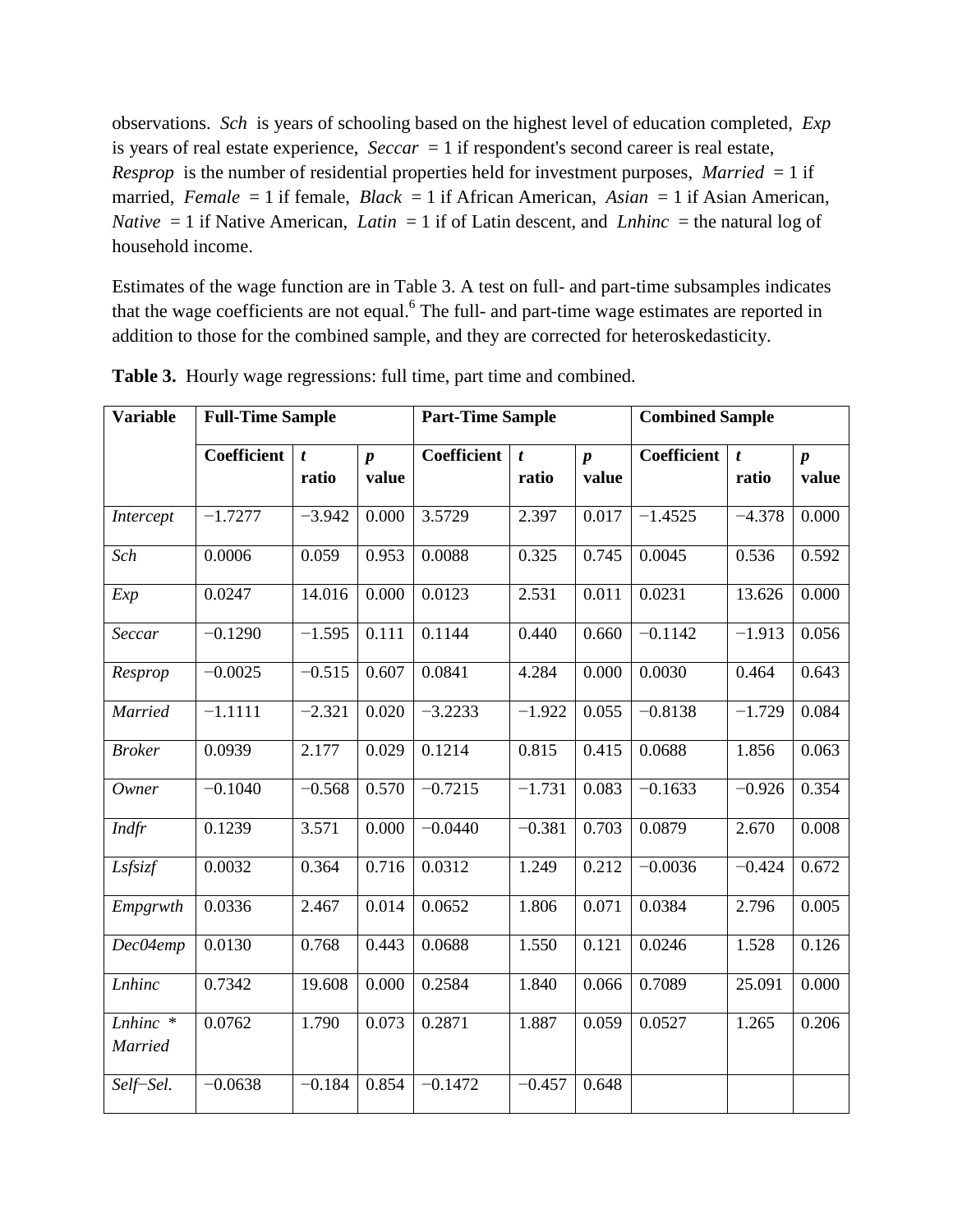| (m)               |             |  |      |           |  |      |             |  |  |
|-------------------|-------------|--|------|-----------|--|------|-------------|--|--|
| Adj. $R^2$        | 0.44        |  | 0.19 |           |  | 0.40 |             |  |  |
| $F$ Statistic     | 144.22      |  |      | 6.89      |  |      | 146.17      |  |  |
| Log<br>Likelihood | $-3,114.96$ |  |      | $-463.68$ |  |      | $-3,659.87$ |  |  |
| $\boldsymbol{N}$  | 2,532       |  |      | 361       |  |      | 2,893       |  |  |

*Notes:* Regression results for full-time, part-time and all workers are based on a 2005 National Association of Realtors survey of residential licensees. Full time and part time are sample selection regressions that include self-selection from the employment probit model in Table 2. Regression coefficients are heteroskedasticity consistent. Dependent variable is the natural logarithm of annualized hourly wage. *Sch* is years of schooling based on the highest level of education completed, *Exp* is years of real estate experience, *Seccar* = 1 if the respondent's second career is real estate, *Resprop* is the number of residential properties held for investment purposes, *Married* = 1 if married, *Broker* = 1 if a real estate broker, *Owner* = 1 if the owner of a brokerage firm,  $Indfr = 1$  if working in an independent office of a national franchise, *Lsfsizf* is the natural log of brokerage firm size measured by the number of employees, *Empgrwth* is the employment growth in the metropolitan area in percent, *Dec04emp* employment is the total employment in millions in the metropolitan area reported in December 2004, *Lnhinc* = the natural log of household income, and  $m$  is the sample selection inverse Mills ratio from the probit model.

Part-time agents spend their time differently than full-time agents. The ratio of listing acquisitions to sales is 66% for part timers versus 85% for full timers, suggesting potential latent effects.<sup>7</sup> Part timers do not have unobserved skills that lead to higher wages. The coefficient on the self-selection  $m_1$  is negative but statistically insignificant at the 5% level for the full-time and part-time samples in Table 3.

Another year of experience raises the hourly wage of a full-time agent by 2.5%. A year of experience raises the hourly wage of a part-time agent by 1.2%, about one-half the return of the full timer. An additional year of schooling does not increase wages for either group.

The coefficient for entering real estate after a career elsewhere is statistically significant in the combined sample but disappears in the subsamples. In the combined sample, those whose first career was real estate earn  $10.8\%$  more than when an agent is a subsequent choice.<sup>8</sup> Residential property held as investments leads to a higher wage only in the part-time sample. Part timers earn a return to experience in real estate investment that full timers gain elsewhere.

For full-time agents, the elasticity of the wage in household income is 0.73. For part-time workers the corresponding estimate is 0.26. Marital status has no effect when including a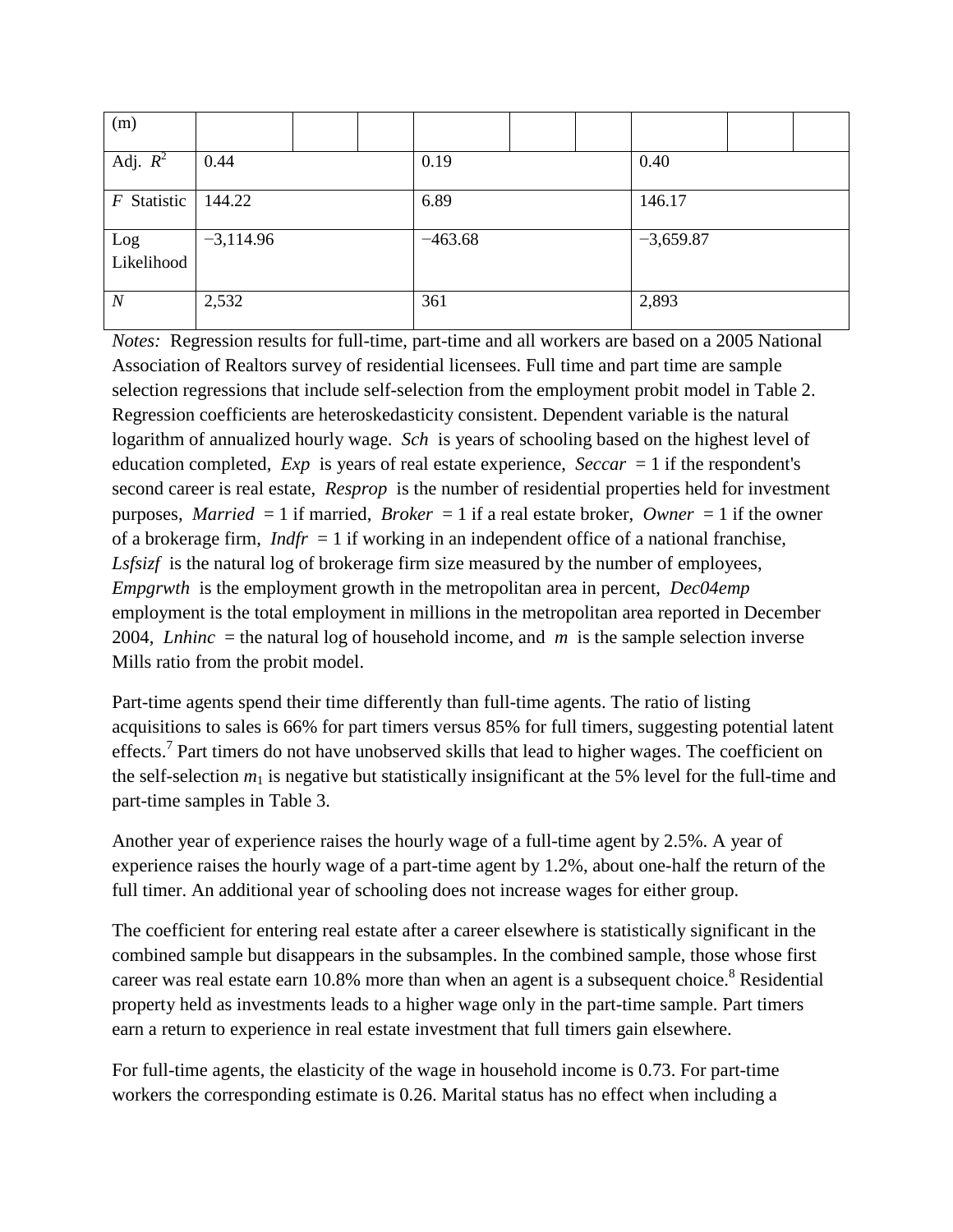multiplicative variable with household income. The higher household income predominantly reflects agents who are married.

Full-time agents who are affiliated with an independent franchise have an hourly wage 13.2% higher; for the combined sample the increase is 9.2%. Firm size is not statistically significant. The general economic environment has a positive impact on wages for the complete sample. The elasticity of the wage with respect to employment growth is 3.4. For the combined sample, wages rise 3.8% per 1% increase in employment growth. The size of the market in the level of employment is not statistically significant.

The labor supply estimates are in Table 4. All regressions in this table employ two-stage least squares. The fitted values of annualized wages are estimated in the first step. These are converted to after-tax wages using TAXSIM. The natural logarithm of the resulting after-tax wages is used in the labor supply equations for full- and part-time agents.

| <b>Variable</b>     |           | <b>2SLS Full-Time Sample</b><br><b>2SLS Part-Time Sample</b> |                           |           |                           |                           | <b>2SLS Combined Sample</b> |                           |                           |
|---------------------|-----------|--------------------------------------------------------------|---------------------------|-----------|---------------------------|---------------------------|-----------------------------|---------------------------|---------------------------|
|                     | Coef.     | $\boldsymbol{t}$<br>ratio                                    | $\boldsymbol{p}$<br>value | Coef.     | $\boldsymbol{t}$<br>ratio | $\boldsymbol{p}$<br>value | Coef.                       | $\boldsymbol{t}$<br>ratio | $\boldsymbol{p}$<br>value |
| Intercept           | 3.5754    | 13.772                                                       | 0.000                     | 3.9640    | 3.908                     | 0.000                     | 3.5545                      | 9.805                     | 0.000                     |
| Sch                 | 0.0035    | 0.980                                                        | 0.327                     | $-0.0278$ | $-2.009$                  | 0.045                     | $-0.0134$                   | $-2.456$                  | 0.014                     |
| Exp                 | $-0.0058$ | $-2.538$                                                     | 0.011                     | 0.0049    | 1.489                     | 0.137                     | $-0.0034$                   | $-0.988$                  | 0.323                     |
| Seccar              | 0.0498    | 1.566                                                        | 0.117                     | $-0.3042$ | $-4.015$                  | 0.000                     | $-0.0072$                   | $-0.183$                  | 0.855                     |
| Resprop             | 0.0021    | 0.719                                                        | 0.472                     | $-0.0094$ | $-0.425$                  | 0.671                     | 0.0009                      | 0.273                     | 0.785                     |
| <b>Married</b>      | 0.3315    | 1.405                                                        | 0.160                     | 0.1935    | 0.167                     | 0.867                     | $-0.2747$                   | $-0.869$                  | 0.385                     |
| <b>Broker</b>       | 0.0224    | 1.267                                                        | 0.205                     | $-0.0537$ | $-0.668$                  | 0.504                     | 0.0723                      | 2.850                     | 0.004                     |
| Lnatw               | 0.2137    | 2.416                                                        | 0.016                     | $-0.0750$ | $-0.353$                  | 0.724                     | 0.1550                      | 1.087                     | 0.277                     |
| Lnhinc              | $-0.1025$ | $-1.522$                                                     | 0.128                     | $-0.0238$ | $-0.264$                  | 0.792                     | $-0.0559$                   | $-0.538$                  | 0.591                     |
| Lnhinc *<br>Married | $-0.0290$ | $-1.446$                                                     | 0.148                     | $-0.0145$ | $-0.138$                  | 0.891                     | 0.0202                      | 0.746                     | 0.456                     |
| Log Likelihood      | $-839.76$ |                                                              |                           | $-263.16$ |                           |                           | $-2,350.02$                 |                           |                           |
| $\boldsymbol{N}$    | 2,489     |                                                              |                           | 344       |                           |                           | 2,833                       |                           |                           |

**Table 4.** Hours worked regressions: full time, part time and combined.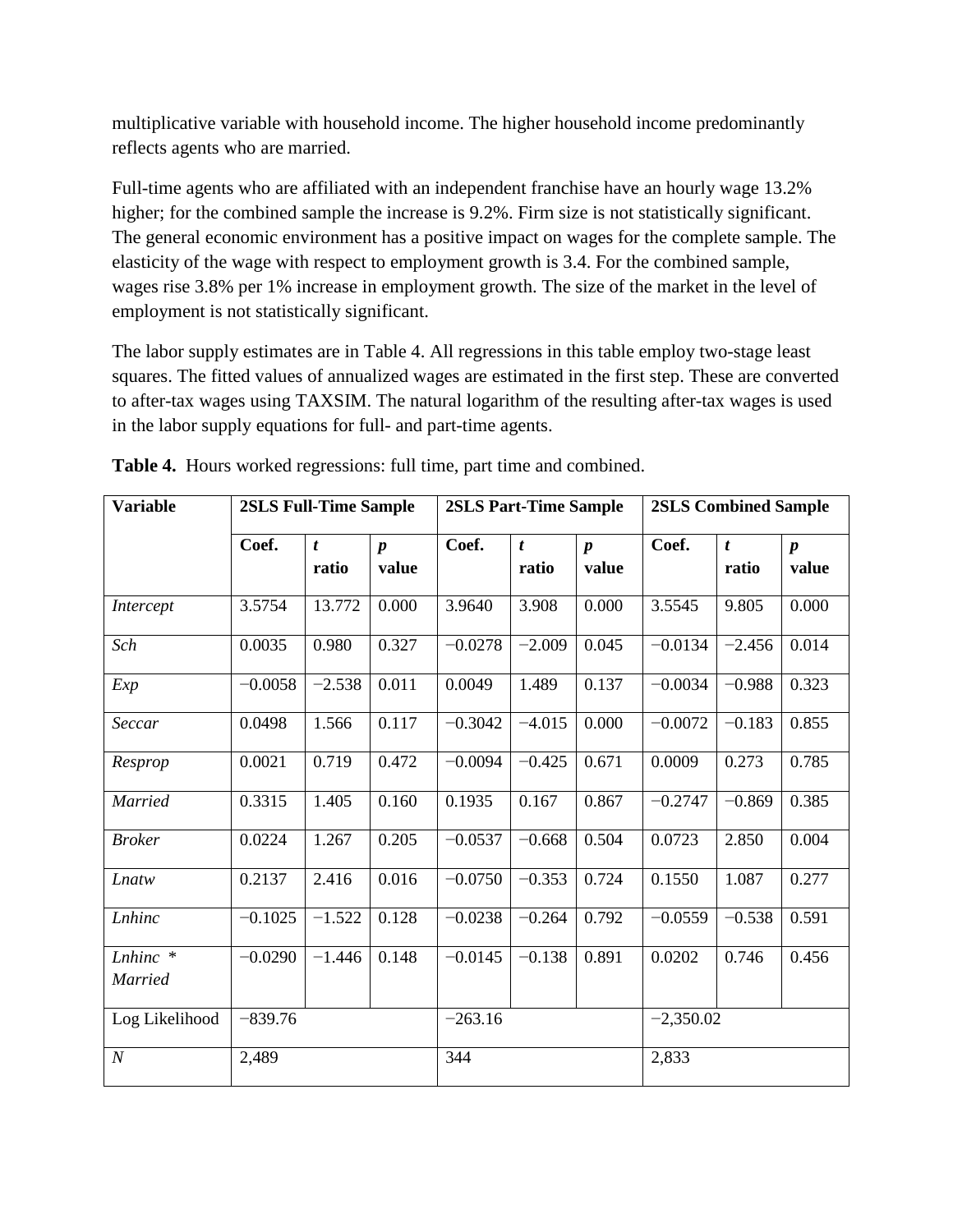*Notes:* Two-stage least squares (2SLS) labor supply regression results for full-time, part-time and all workers are based on a 2005 National Association of Realtors survey of residential real estate sales professionals. Regression coefficients are heteroskedasticity consistent. Dependent variable is the natural log of hours worked per week. *Sch* is years of schooling based on the highest level of education completed, *Exp* is years of real estate experience, *Seccar* = 1 if the respondent's second career is real estate, *Resprop* is the number of residential properties held for investment purposes, *Married* = 1 if married, *Broker* = 1 if a real estate broker, *Lnatw* is the natural log of net annualized after-tax wages predicted from the wage function (Table 3), and *Lnhinc* = the natural log of household income.

Of particular interest is the effect of experience on hours worked. Full-time agents decrease their hours by 0.58% with each year of experience, conditional on the hourly wage. The experience coefficient in the hours-worked equation is opposite in sign to those in the wage equation. Skill increases the wage. Conditional on the wage, skill reduces effort.

A full-time agent with 11 years of experience works 6.4% fewer hours than a rookie. Full timers work 44 hours a week on average, as shown in Table 1. In comparison with part-time agents, the difference in hours worked is 2.8 hours a week or 140 hours per year. The agent with 11 years of experience receives a 27.2% higher hourly wage than the rookie, according to Table 3. Adding the effort and productivity effects as −0.064 and 0.272, total earnings are 20.8% higher for the 11-year full-time veteran as compared with the rookie.<sup>9</sup>

For part timers, the experience coefficient in the hours equation is not statistically significant at the 5% level. Table 3 indicates that total wages for part-time agents increase by 13.5% for 11 year veterans compared to rookies. Full timers have a 7.3% higher total earnings return as a premium over part timers. That premium is earned by a full timer receiving more experience per year than a part timer.

Hours worked by part-time agents decrease with schooling by an average of 2.8% per year. Schooling is not statistically significant in the wages equation. More educated part timers are not more productive, but they economize on effort.

Brokers work 7.5% more hours in the combined sample. Having made real estate a career leads to a higher wage and lower hours. For the combined sample, the decrease in wages is 10.8% for those who choose real estate as a second career.

Marital status and household income are not statistically significant in the hours regression. The interaction of these variables is not statistically significant. Higher household income does not lead to substitution of work for leisure, and marriage does not affect hours. Owning investment properties does not lead to spending more time as an agent on listing and selling. Brokers work more hours than agents in the combined sample.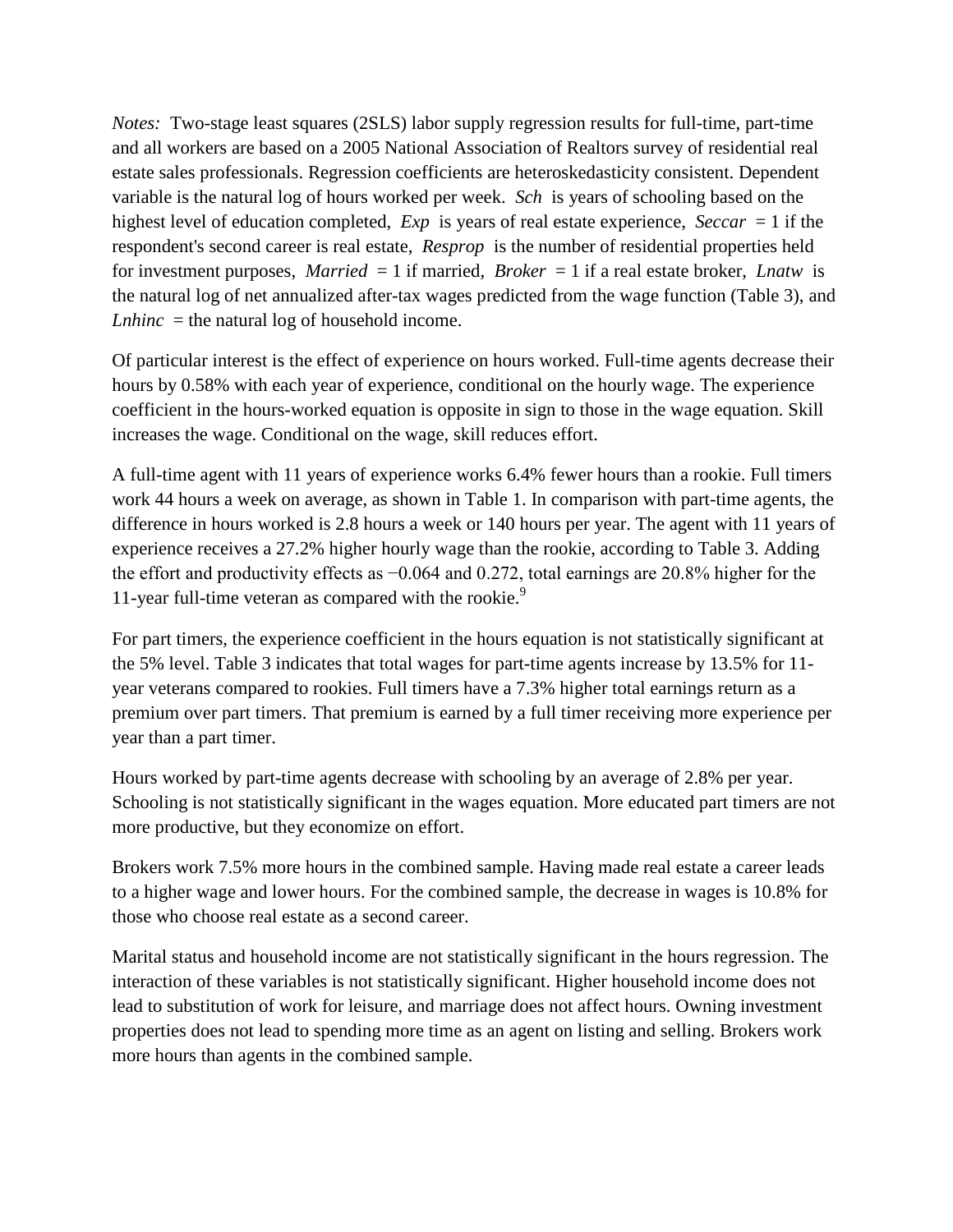The elasticity of labor supply with respect to the after-tax wage is 0.21 for the full-time sample. This estimate is positive and significant with a *t* statistic of 2.4. The elasticity of supply for part timers was zero. Table 4 has separate wage and income elasticities. Uncompensated Marshallian wage elasticities with hours *H* and wage *W* are  $\eta_u = \frac{\mu}{\sin w}$ . Compensated Hicksian wage elasticities from the Slutsky equation are  $\eta_e = \eta_u - \frac{1}{(1-\tau)Y} \frac{1}{\delta \ln(1-\tau)Y}$ , where  $\frac{1}{\delta \ln(1-\tau)Y}$  is the income elasticity in after-tax income  $(1 - \tau)Y$ . Hicksian elasticities are larger when leisure is a normal good. In Table 4, the income elasticity estimates are negative, indicating that leisure is a normal good, but they are not significant. Consequently, the compensated and uncompensated wage elasticities can be viewed as the same, or η*c*=η*u*.

Farber (2005) finds positive but low uncompensated labor supply elasticities for those who can choose their own hours. Camerer *et al.* (1997) find negative supply elasticities if there is an earnings target. That is not the case for real estate licensees. Agents are not targeting a specific total earnings level. Instead, they respond positively to after-tax wages.

Table 5 reports tests for equality of the paired parameters in the wage and hours equations for agents. Experience leads to a 2.5% increase in hourly wages for full timers and 1.2% for part timers. This 1.3% differential is statistically significant at the 5% level in Table 5. Hours worked decrease by 0.58% per year of experience for full timers but increase by 0.49% for part timers. This differential is statistically significant from zero at the 1% level. Statistically significant differentials are evident for investments in residential property and household income in wages and for having real estate as not a first career in hours.

| <b>Wage Regressions</b> |                                         |           |                 | <b>Hours Worked Regressions</b>         |           |  |  |  |
|-------------------------|-----------------------------------------|-----------|-----------------|-----------------------------------------|-----------|--|--|--|
| <b>Variable</b>         | <b>Coefficient</b><br><b>Difference</b> | t value   | <b>Variable</b> | <b>Coefficient</b><br><b>Difference</b> | t value   |  |  |  |
| Sch                     | $-0.0082$                               | 0.286     | Sch             | 0.0313                                  | $2.191*$  |  |  |  |
| Exp                     | 0.0124                                  | 2.393*    | Exp             | $-0.0107$                               | $2.670**$ |  |  |  |
| Seccar                  | $-0.2433$                               | 0.893     | Seccar          | 0.3540                                  | 4.309**   |  |  |  |
| Resprop                 | $-0.0866$                               | $4.285**$ | Resprop         | 0.0115                                  | 0.513     |  |  |  |
| <b>Married</b>          | 2.1122                                  | 1.211     | <b>Married</b>  | 0.1380                                  | 0.117     |  |  |  |
| <b>Broker</b>           | $-0.0275$                               | 0.177     | <b>Broker</b>   | 0.0761                                  | 0.924     |  |  |  |
| Owner                   | 0.6175                                  | 1.357     | Lnatw           | 0.2887                                  | 1.256     |  |  |  |

**Table 5.** Tests for equality of coefficients, full time versus part time.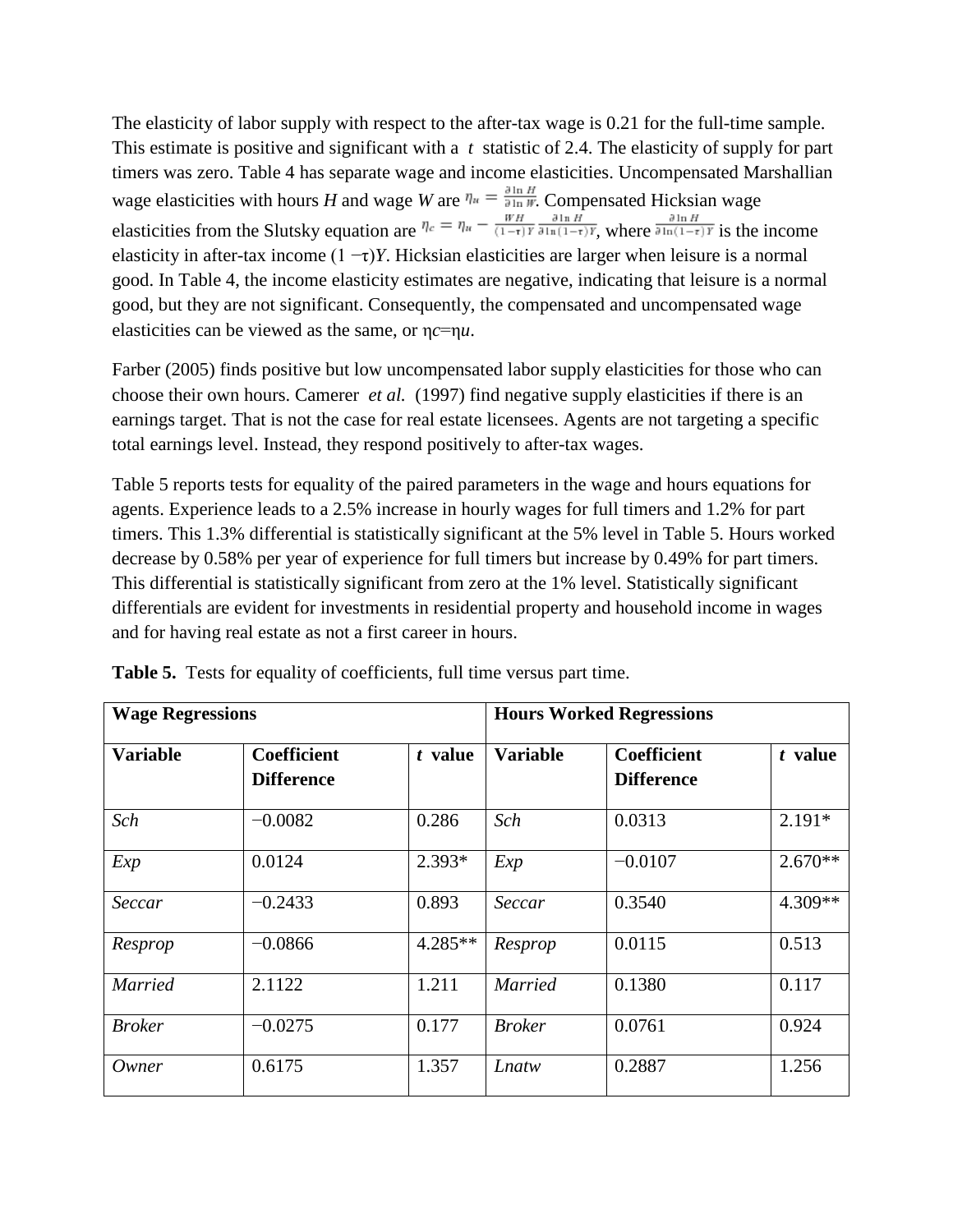| Indfr            | 0.1679    | 1.393     | Lnhinc         | $-0.0786$ | 0.698 |
|------------------|-----------|-----------|----------------|-----------|-------|
|                  |           |           | <b>Married</b> |           |       |
|                  |           |           |                |           |       |
| Lsfsixf          | $-0.0280$ | 1.059     | $Lnhinc$ *     | $-0.0145$ | 0.135 |
|                  |           |           |                |           |       |
| Empgrwth         | $-0.0316$ | 0.820     |                |           |       |
| Dec04emp         | $-0.0558$ | 1.175     |                |           |       |
|                  |           |           |                |           |       |
| Lnhinc           | 0.4758    | $3.275**$ |                |           |       |
|                  |           |           |                |           |       |
| Lnhinc *         | $-0.2109$ | 1.335     |                |           |       |
| <b>Married</b>   |           |           |                |           |       |
|                  |           |           |                |           |       |
| $\boldsymbol{m}$ | 0.0834    | 0.176     |                |           |       |
|                  |           |           |                |           |       |

*Notes:* We present test statistics for differences in the part-time versus full-time regression coefficients for the wage and labor supply regressions. These *t* tests assume unequal subsample variances (Greene 2007). The significance levels are denoted by \*\* for 0.01 and \* for 0.05. *Sch* is years of schooling based on the highest level of education completed, *Exp* is years of real estate experience, *Seccar* = 1 if the respondent's second career is real estate, *Resprop* is the number of residential properties held for investment purposes, *Married* = 1 if married, *Broker*  $= 1$  if a real estate broker, *Owner*  $= 1$  for owing the firm, *Indfr*  $= 1$  for being in an independent franchise office, *Lsfsizf* is the natural log of the brokerage firm size defined by number of employees, *Empgrwth* is the percent annual employment growth, *Dec04emp* is employment in millions in the metropolitan area in December 2004, *Lnatw* is the natural log of after-tax net annualized wages, and *Lnhinc* = the natural log of household income.

After the first year, a full-time worker has a 2.5% higher wage but works 0.6% fewer hours, so total earnings rise by 1.9%. Skill leads to a productivity effect, increasing output per hour and allowing fewer work hours and more time for leisure. Part timers and full timers are benefiting from productivity gains, spending part of the gain by working fewer hours.

Full timers and part timers earn positive returns to experience. For the full-time sample, more experienced workers work fewer hours. For the part-time sample, schooling reduces hours worked.

The findings are consistent with previous research in other occupations. Skilled workers at the aggregate level may be working more hours (Prescott, Rogerson and Wallenius 2006). Over time, skilled workers are taking less leisure as time not worked, and the less skilled are taking more (Aguiar and Hurst 2007). Those estimates do not control for full- and part-time status and do not adjust for what happens within the same job classification.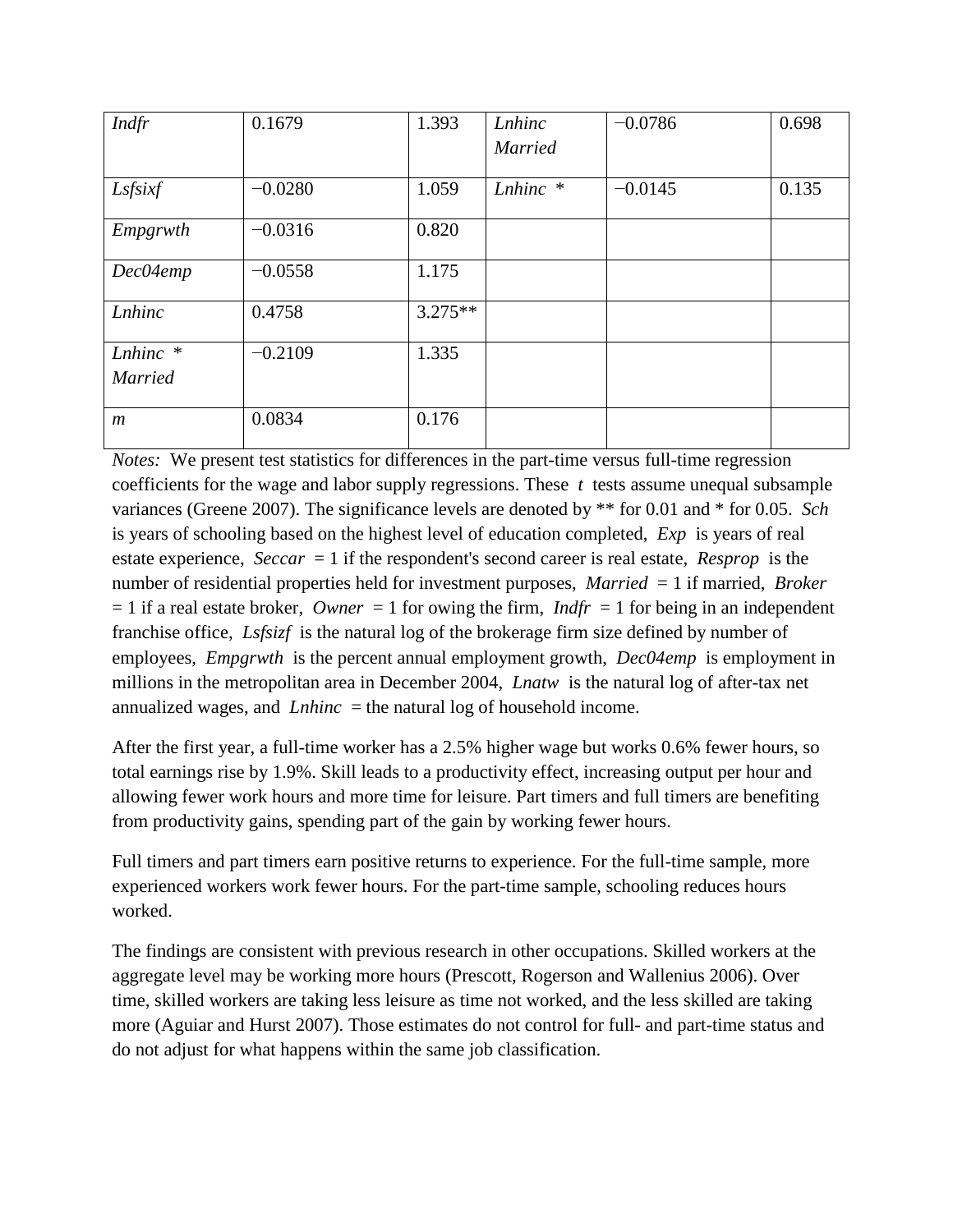While the sorting is between full- and part-time workers on total hours, the estimating equations are separate for each status. The fitted values of the hours worked may be less than 20 per week for a full-time agent and more than that for one on part-time status. The result is a misclassification. Some people are working part time when they would rather have a full-time job or vice versa. As a robustness test, the fitted hours worked per week are obtained for each agent. Those hours were tested for being at least 20 weekly among full timers and no more than that for part timers.

All full-time agents have predicted hours worked of at least 20 per week. For the 344 part timers, there are four or about 1% who have fitted hours of more than 20 weekly. For these four, the highest fitted value is 21.8 weekly hours. The lowest is 20.005. The strongest work demand among part timers is for 21.8 hours a week, essentially retaining part-time status. This test confirms the flexibility of hours among real estate agents. Virtually all agents are working the hours they want, not those they are obliged to.

Protected variables are defined formally in U.S. legislation. Workers having these protected characteristics cannot be discriminated against, harassed or paid differently. These protected variables are race, ethnicity, religion, gender, age above 40, family status, disability, veteran status, sexual orientation and political affiliation. Underlying the assumption is that fundamental productivity is not different by a protected variable. To test this condition, the protected variables available for gender, race and ethnicity are included in the wage equation.

The hours equation is reestimated with the fitted values from this wage equation. In Table 6, the hourly wage does not differ by gender, race or ethnicity for real estate agents. All of the coefficients on race, gender and ethnicity are insignificantly different from zero. Retaining significance are total household income, with an wage elasticity greater than one, and experience. One more year of experience increases the hourly wage by 2%.

| <b>Variable</b> | <b>Wages: Full-Time Sample</b> |          |                           | <b>Hours: 2SLS Full-Time Sample</b> |          |                           |  |
|-----------------|--------------------------------|----------|---------------------------|-------------------------------------|----------|---------------------------|--|
|                 | Coef.                          | t ratio  | value<br>$\boldsymbol{p}$ | Coef.                               | t ratio  | value<br>$\boldsymbol{p}$ |  |
| Intercept       | $-5.0841$                      | $-1.161$ | 0.246                     | 3.7178                              | 15.169   | 0.000                     |  |
| Sch             | $-0.1002$                      | $-0.823$ | 0.411                     | 0.0036                              | 0.910    | 0.363                     |  |
| Exp             | 0.0275                         | 3.328    | 0.001                     | $-0.0075$                           | $-4.009$ | 0.000                     |  |
| Seccar          | $-0.1875$                      | $-0.513$ | 0.608                     | 0.0588                              | 1.753    | 0.080                     |  |
| Resprop         | 0.0084                         | 0.332    | 0.740                     | 0.0022                              | 0.686    | 0.493                     |  |

**Table 6.** Hourly wage and hours worked regressions with protected variables for the full-time sample.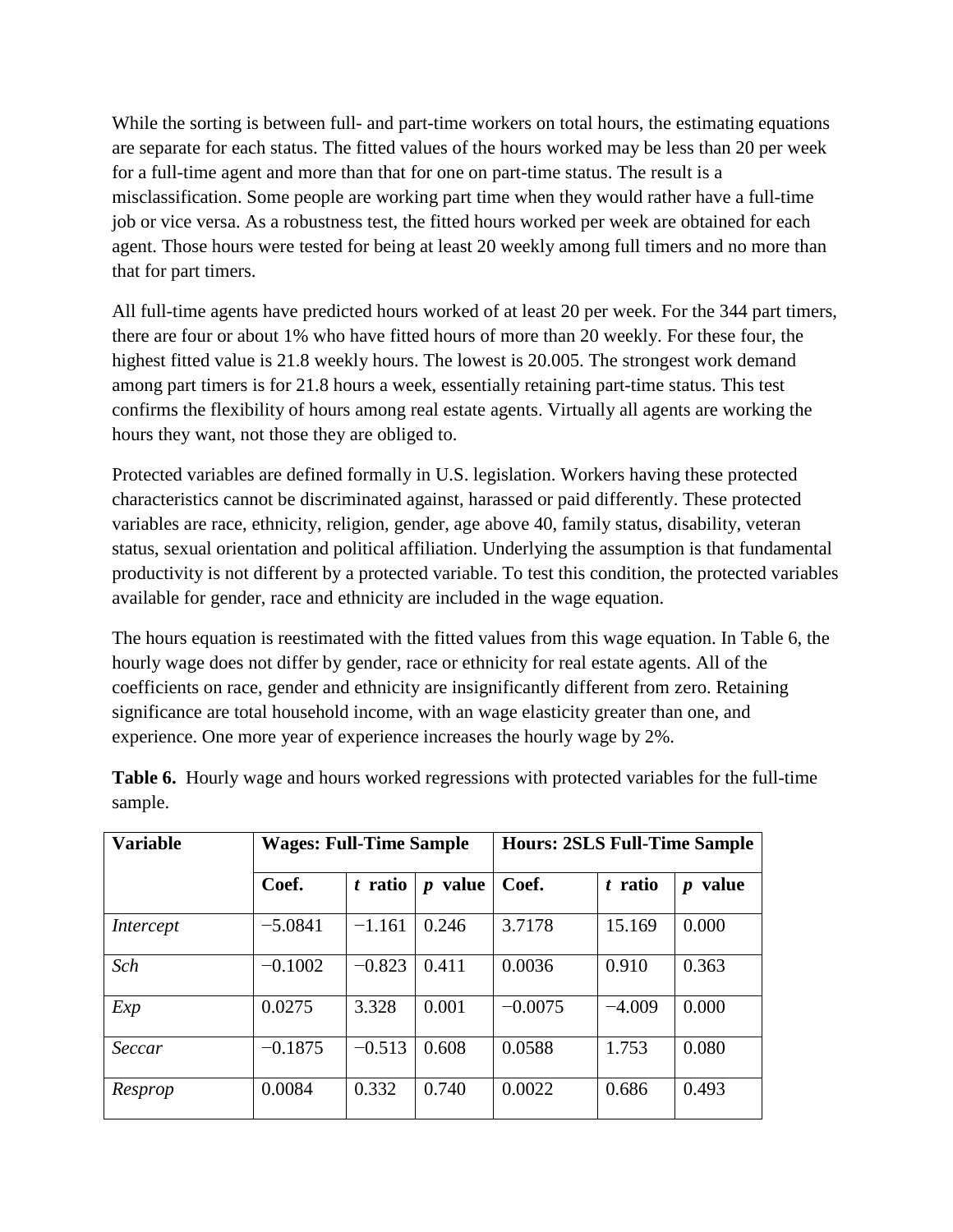| <b>Married</b>    | $-1.9078$                | $-0.852$ | 0.394                    | 0.4164                   | 1.693                    | 0.090                    |
|-------------------|--------------------------|----------|--------------------------|--------------------------|--------------------------|--------------------------|
| <b>Broker</b>     | 0.0900                   | 0.479    | 0.632                    | 0.0174                   | 0.940                    | 0.347                    |
| Owner             | $-0.1552$                | $-0.192$ | 0.847                    |                          |                          |                          |
| Female            | $-0.2376$                | $-0.964$ | 0.335                    |                          | $\overline{\phantom{0}}$ |                          |
| <b>Black</b>      | $-1.4704$                | $-0.925$ | 0.355                    | $\overline{\phantom{0}}$ | —                        |                          |
| Asian             | $-1.8457$                | $-0.747$ | 0.455                    | $\equiv$                 | $\qquad \qquad -$        |                          |
| <b>Native</b>     | 0.4922                   | 0.530    | 0.596                    | $\overline{\phantom{0}}$ | -                        |                          |
| Latin             | 0.2289                   | 0.544    | 0.586                    |                          |                          |                          |
| Indfr             | 0.1156                   | 0.766    | 0.444                    | $\equiv$                 | $\overline{\phantom{0}}$ |                          |
| Lsfsizf           | 0.0034                   | 0.088    | 0.930                    | $\overline{\phantom{0}}$ | $\overline{\phantom{0}}$ |                          |
| Empgrwth          | 0.0296                   | 0.498    | 0.618                    |                          | $\overline{\phantom{0}}$ |                          |
| Dec04emp          | 0.0077                   | 0.104    | 0.917                    | $\overline{\phantom{0}}$ | $\qquad \qquad -$        | $\overline{\phantom{0}}$ |
| Lnhinc            | 1.0590                   | 2.578    | 0.010                    | $-0.1525$                | $-2.787$                 | 0.005                    |
| Lnhinc * Married  | 0.1062                   | 0.568    | 0.570                    | $\qquad \qquad -$        | -                        | $\overline{\phantom{0}}$ |
| $Self-Sel.$ $(m)$ | 7.6667                   | 0.861    | 0.389                    | $-0.0350$                | $-1.645$                 | 0.100                    |
| Lnatw             | $\overline{\phantom{0}}$ | $\equiv$ | $\overline{\phantom{0}}$ | 0.2819                   | 4.067                    | 0.000                    |
| Log Likelihood    | $-3,099.32$              |          |                          | $-1,088.55$              |                          |                          |
| $\boldsymbol{N}$  | 2,532                    |          |                          | 2,489                    |                          |                          |

*Notes:* Regression results for full-time workers are based on a 2005 National Association of Realtors survey of residential licensees. The full-time sample selection regression includes selfselection from the employment probit model in Table 2. Regression coefficients are heteroskedasticity consistent. Dependent variable is the natural logarithm of annualized hourly wage. Sample selection based on probit model in Table 2. *Sch* is years of schooling based on the highest level of education completed, *Exp* is years of real estate experience, *Seccar* = 1 if respondent's second career is real estate, *Resprop* is the number of residential properties held for investment purposes, *Married* = 1 if married, *Broker* = 1 if a real estate broker, *Owner* = 1 if owner of a brokerage firm, *Female* = 1 if female, *Black* = 1 if African American, *Asian* = 1 if Asian American, *Native* = 1 if Native American, *Latin* = 1 if of Latin descent, *Indfr* = 1 if working in an independent office of a national franchise, *Lsfsizf* is the natural log of brokerage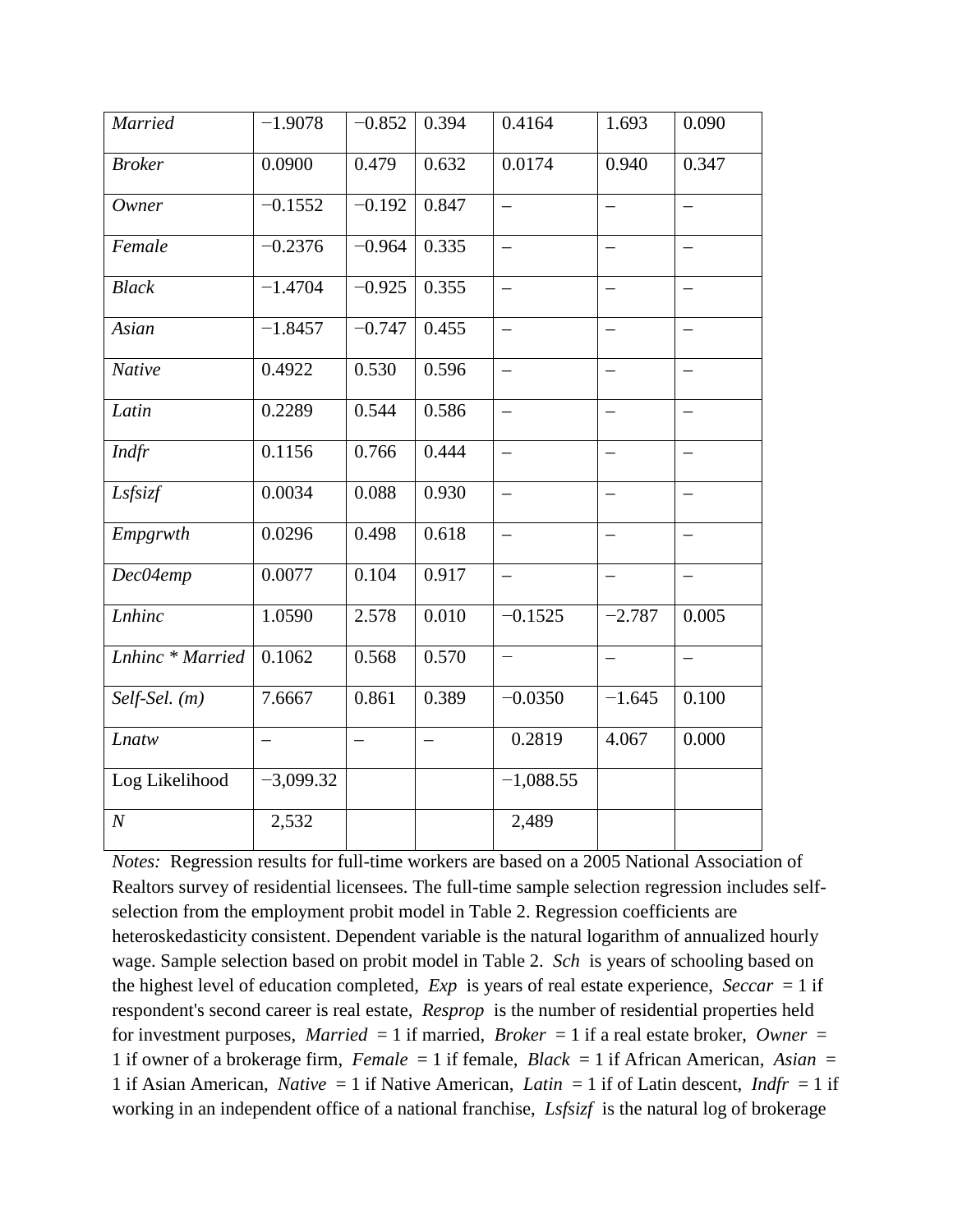firm size measured by the number of employees, *Empgrwth* is the employment growth in the metropolitan area in percent, *Dec04emp* employment is the total employment in millions in the metropolitan area reported in December 2004, *Lnhinc* = the natural log of household income, *m* is the sample selection inverse Mills ratio from the probit model, and *Lnatw* is the natural log of net annualized after-tax wages predicted from the wage function (Table 3). 2SLS = two-stage least squares.

These fitted wages are converted to an after-tax basis and the hours reestimated, with results reported in Table 6. The resulting labor supply elasticity is 0.28, with a *t* statistic exceeding 4 and similar to that in Table 3. The collinearity among protected and other variables, along with limited degrees of freedom led to a singularity in the part-time equation. That singularity prevents part timers and full timers from being compared. Given the similarity in elasticities, the results of Tables 3–5 are supported with a more general wage specification.

## **Conclusion**

Real estate agents have the flexibility of choosing hours worked and their employers. Based on characteristics and preferences, agents select full- or part-time work. The market responds with an hourly wage based on skills and conditional on the choice. The agent constructs an after-tax hourly wage and household income in determining hours worked. There are up to five estimating equations for the self-selection between full- and part-time work and conditional wages and hours.

Job-related skills include education, experience and whether a person has invested in a firm or the industry. Agents can invest by obtaining skills such as education or experience or by buying houses, shown to have a return in Rutherford, Springer and Yavas (2005). The findings indicate that full- and part-time workers increase their wages through experience, although full timers benefit almost double as much for each additional year of experience. Schooling does not increase the hourly wage for either group.

On the firm level, these results have productivity and contract incentive implications for workers and their employers. On a macro level, there are relevant taxation and productivity effects. Future research may seek to examine other workers who set their own hours to determine whether the findings are unique to real estate.

### **Footnotes**

1. The payment of a commission for real estate transactions remains the predominant contract for sales. Miceli, Pancak and Sirmans (2007) raise issues as to the optimality and obsolescence of the contract. There are 3.2 million real estate licensees in the United States as of January 2008, according to the membership tracker http://www.arello.org.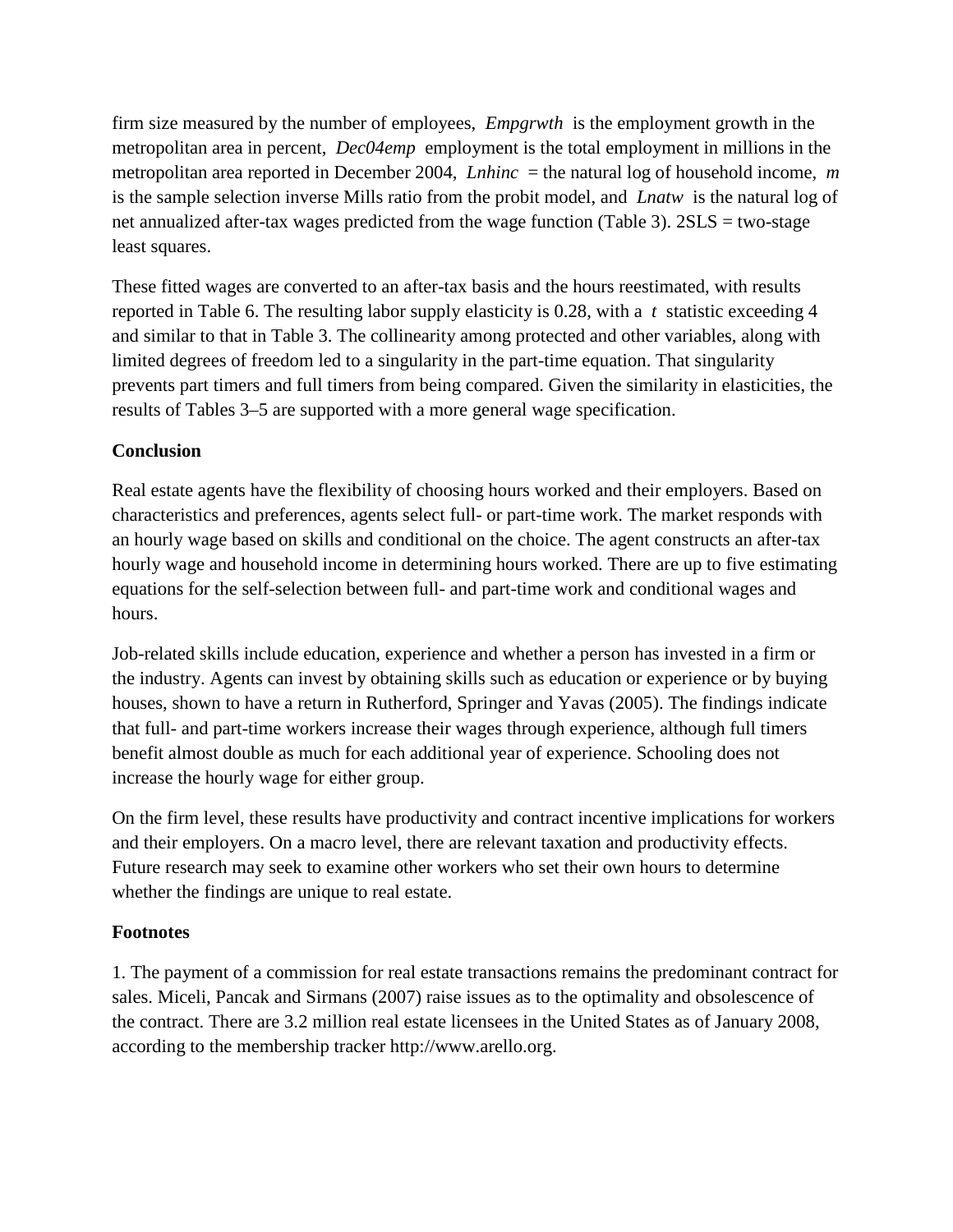2. That definition follows regulations for qualified pension plans. A definition of 20 hours per week over a 50-week year is used for eligibility. Employers have responded by using these rules to classify part timers as those working fewer than this hourly number as not being eligible for pensions and other benefits.

3. In an intertemporal context with time as a subscript and assets  $V_t(A_t, t) = \max [U_t(C_t, H_t, X_t)]$  $+\kappa$  *V<sub>t</sub>*(*At*<sub>+1</sub>, *t* + 1)] where κ where is a discount factor. The optimal conditions are

$$
\begin{cases}\nU_C(C_t, H_t, X_t) = \lambda_t \\
U_H(C_t, H_t, X_t) \geq \lambda_t W_t, \\
\lambda_t = \psi(1 + r_{t+1})\lambda_{t+1}\n\end{cases}
$$

Here  $\lambda_t = \frac{\partial V_t}{\partial A_t}$  is the marginal utility of wealth,  $\psi$  is the discount factor and  $A_t$  is assets. These are the same atemporal conditions, with the Euler equation. The consumer chooses savings, with discount rate  $\psi$  (1 +  $rt_{+1}$ ).

4. The wages equation also includes *Owner* and *Broker* dummy variables, while the hours equation includes the *Broker* variable. It may be argued that the *Broker* variable be not only a status in the brokerage firm but also related to skills, while the *Owner* variable could be a skill or personal variable depending on one's perspective.

5. Subsample sizes for ethnicity and gender can be estimated by multiplying the respective dummy variable coefficient by the full sample size. See Richard and Coutts (1993) for a discussion of the TAXSIM model. The National Bureau of Economic Research suggests the use of TAXSIM to estimate marginal tax rates. The data were downloaded from http://www.nber.org/~taxsim.

6. The Chow (1960) test compares the residual sum of squares of the combined sample versus the subsamples. The calculated  $F$  statistic is 10.89, which exceeds the critical value at the 5% level of significance.

7. Part-time sales professionals acquired an average of 4.08 listings per year and sold 6.16 listings, while full timers acquired 14.36 listings and sold 16.90 listings.

8. The transformation for dummy variable coefficients in the natural log regression is  $y = e^x$ 1 where *x* is the regression coefficient and *y* is the transformed value.

9. The effect on total productivity is determined as  $(1 + \Delta w)(1 + \Delta h) - 1$  where  $\Delta w$  is the percentage change in the wage rate and  $\Delta h$  is the percentage change in the hours worked.

*We are grateful to Peter Bearse, Paul Bishop, Edward Coulson, Donald Jud, Ellen Roche and two referees for their comments and suggestions.*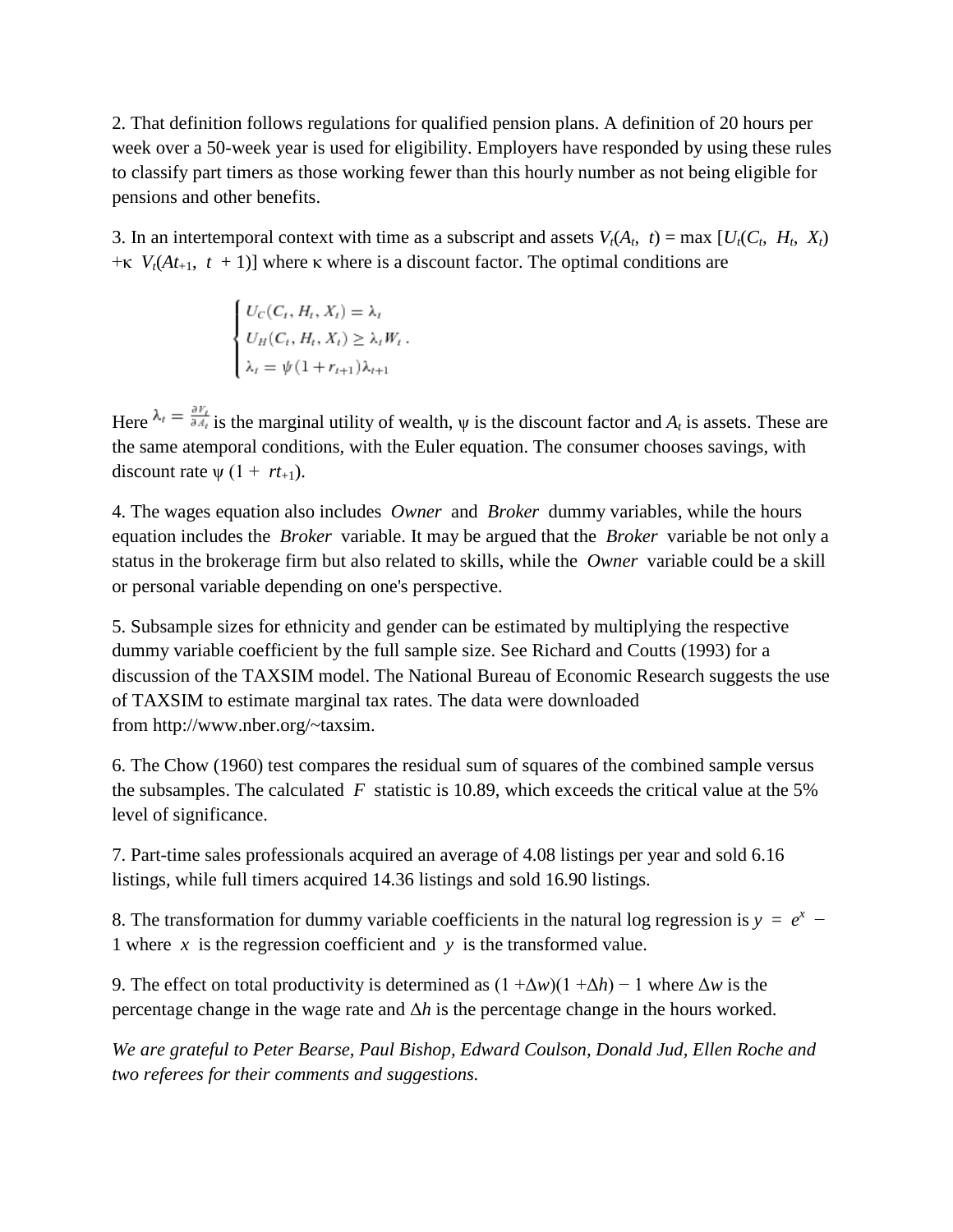#### **References**

Aguiar, M. and E. Hurst. 2007. Measuring Trends in Leisure: The Allocation of Time Over Five Decades. *Quarterly Journal of Economics* **122**: 969–1006.

Blundell, R. and T. MaCurdy. 1999. Labor Supply: A Review of Alternative Approaches. O.Ashenfelter and D.Card, editors. *Handbook of Labor Economics*, **Volume 3A**. North-Holland: Amsterdam , 1599–1695.

Camerer, C., L. Babcock, G. Loewenstein and R. Thaler. 1997. Labor Supply of New York City Cab Drivers: One Day at a Time.*Quarterly Journal of Economics* **106**: 407–441.

Carroll, T. and T.M. Clauretie. 2000. A Note on the Earnings of Real Estate Salespersons and Others in the Financial Services Industry. *The Journal of Real Estate Finance and Economics* **21**: 315–323.

Chow, G. 1960. Tests of Equality between Sets of Coefficients in Two Linear Regressions. *Econometrica* **28**: 591–605.

Farber, H. 2005. Is Tomorrow Another Day? The Labor Supply of New York City Cabdrivers. *Journal of Political Economy* **113**: 46–82.

Greene, W.H. 2007. *Econometric Analysis*, 6th ed. Macmillan: New York .

Heckman, J.J. 1979. Sample Selection Bias as a Specification Error. *Econometrica* **47**: 153–161.

Hsieh, C.T. and E. Moretti. 2003. Can Free Entry be Inefficiency? Fixed Commissions and Social Waste in the Real Estate Industry.*Journal of Political Economy* **111**: 1076–1122.

Jud, G.D. and D.T. Winkler. 1998. The Earnings of Real Estate Salesperson and Others in the Financial Services Industry. *The Journal of Real Estate Finance and Economics* **17**: 279–291.

Jud, G.D. and D.T. Winkler. 2000. A Note on Licensing and the Market for Real Estate Agents. *The Journal of Real Estate Finance and Economics* **21**: 175–184.

Miceli, T., K. Pancak and C.F. Sirmans. 2007. Is the Compensation Model for Real Estate Brokers Obsolete? *The Journal of Real Estate Finance and Economics* **35**: 7–22.

Oettinger, G. 1999. An Empirical Analysis of the Daily Labor Supply of Stadium Vendors. *Journal of Political Economy* **107**: 360–392.

Prescott, E.C., R. Rogerson and J. Wallenius. 2006. Aggregate Labor Supply: A Statement about Preferences, Technology and Their Interaction. Working Paper. Arizona State University , Tempe , AZ .